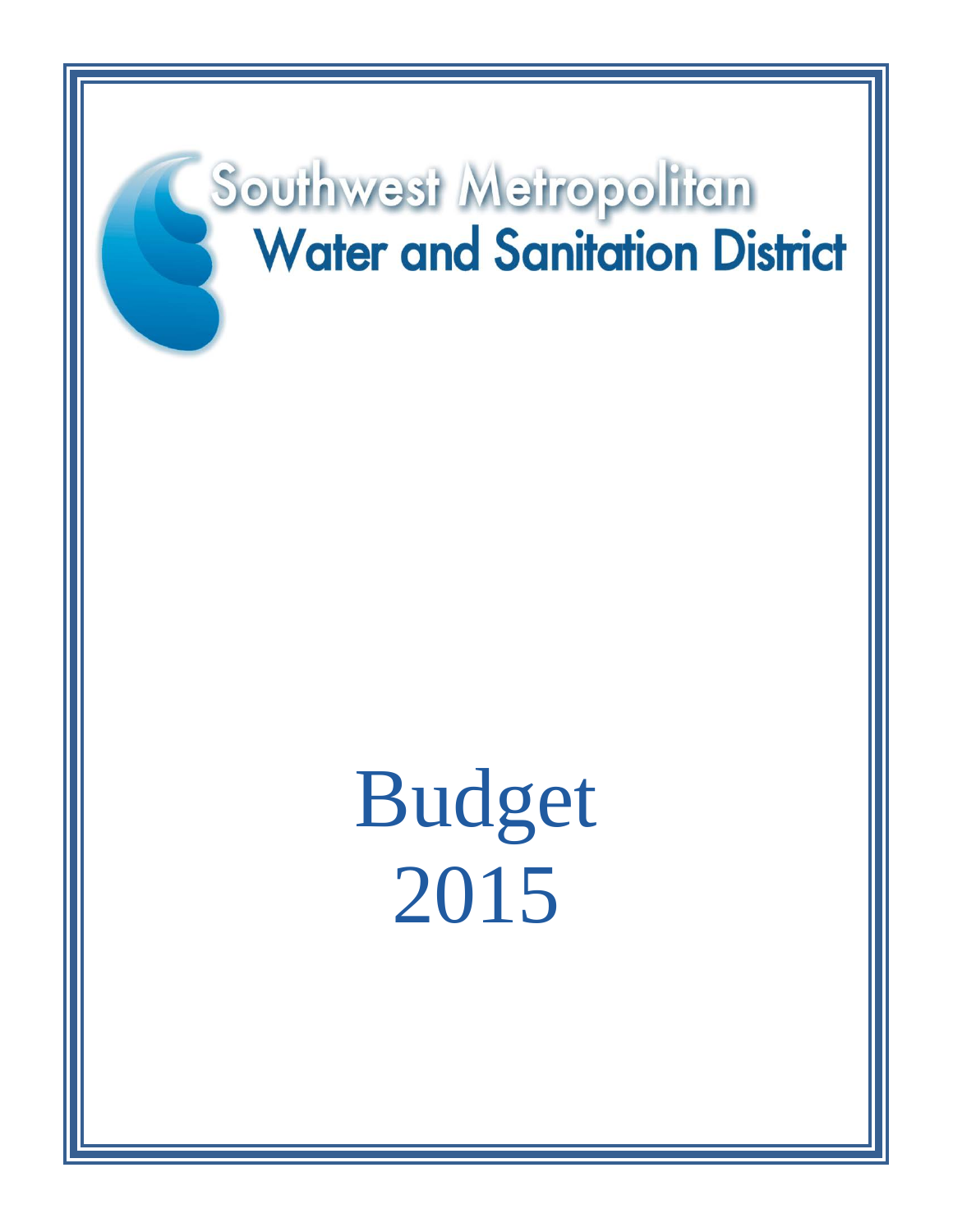## **2015 BUDGET REPORT**

#### **SUMMARY**

The 2015 Budget for Southwest Metropolitan Water and Sanitation District has been prepared in accordance with the modified accrual basis of budgetary accounting.

Services to be provided by Southwest Metropolitan in 2015 include operation, maintenance, and repair of 168.4 miles of water distribution mains and 159.8 miles of sanitary sewer collection and interceptor mains and one potable water pumping station. Proposed facility maintenance objectives for 2015 are described in greater detail in a separate document titled *2015 Maintenance Goals*.

Total revenue from all sources is projected to be \$955,728 in 2015. Total expenditures are budgeted at \$3,938,211; 1.3% more than budgeted in 2014. General fund expenditures are budgeted at \$1,549,030; 4.8% more than 2014 budgeted expenses. Capital expenses are budgeted at \$2,389,181; 0.8% less than budgeted in 2014.

The reserve fund balance is projected to decrease \$2,982,484 in 2015 from a beginning balance of \$29,118,809 to \$26,136,325 at year end 2015.

#### **REVENUE**

- Total Revenue in 2015 is projected to be \$955,728; 65.8% more than 2014 budget revenue of \$594,143.
- No tap administrative fees are budgeted for 2015 due to a lack of new development and construction activity.
- In 2014 the Board of Directors imposed a service fee to be applied to all District customers. The service fee is to be used for operations, maintenance, and rehabilitation of the of the District facilities. The service fee is \$1.00 per month per ¾" equivalent. The fee will be imposed on customers' Denver Water bills, with the revenue collected by Denver Water and remitted to the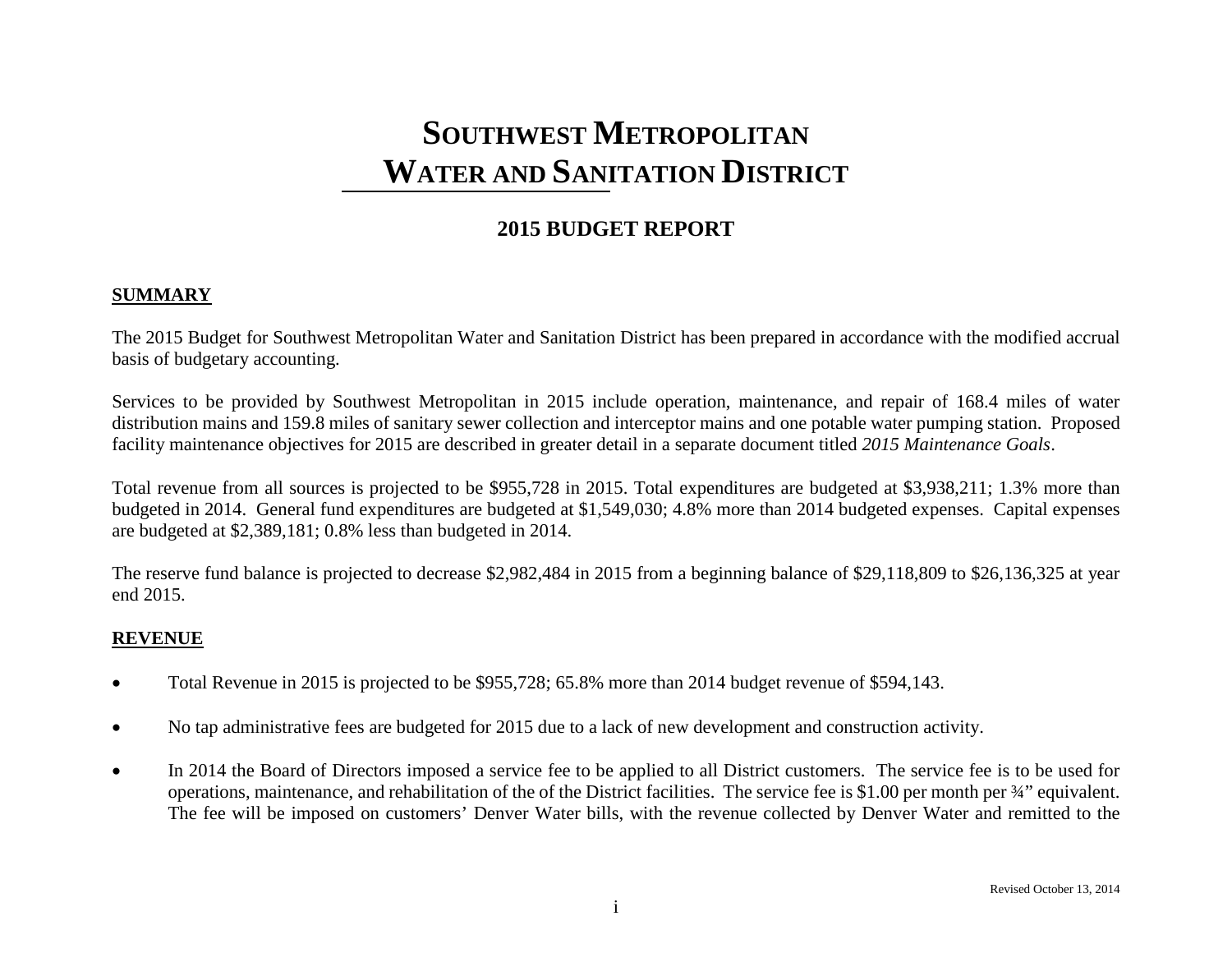District. Service fee revenue budgeted for 2015 is \$177,100 based on 14,758  $\frac{3}{4}$ " equivalents.

- Contract service fees consist of a biennial charge to the City of Littleton in the amount of \$7,500 to transport up to 13 cubic feet per second of wastewater flow from the City through Southwest Metropolitan's A & D line interceptors.
- System development fee revenue is budgeted at \$283,500. This revenue consists of water and sanitary sewer tap fee payments for three proposed development projects. Water tap fees are scheduled to increase January 1, 2015 to \$7,000 per ¾" equivalent from the current water tap fee of \$5,625. The sewer tap fee for a single family residence or equivalent will remain \$1,100.
- The largest single source of revenue is investment income. Investment income is projected to be \$291,188, 30.5% of total District revenue less capital project reimbursement. Investment income revenue is proposed to be \$159,522 less than estimated 2014 investment income of \$450,710 based on a projected average annual yield of 1.0 percent on District invested funds.
- Other income, which includes office lease income, capital reimbursement income, and miscellaneous income, is budgeted at \$188,940.

Office lease income consists of Platte Canyon Water and Sanitation District's share of operating, maintenance and repair expenses for the administrative office and garage facility located at 8739 W. Coal Mine Ave. Platte Canyon is contractually obligated to pay 30% of all building costs to Southwest Metropolitan. Costs are billed monthly at a fixed rate and reconciled annually based on actual costs incurred. The budget for 2015 is \$26,400, the same amount budgeted in 2014.

Capital project reimbursement consists of contractually required payments from Grant Water and Sanitation District and Columbine Water and Sanitation District to reimburse Southwest Metropolitan for their portion of costs associated with the rehabilitation of the B-line interceptor. Revenue from these entities is projected to be \$83,040 in 2015.

Miscellaneous income consists primarily of fire hydrant use fees which are assessed for use of District owned fire hydrants. The fire hydrant use fee of \$100 per month per hydrant is not proposed to change in 2015.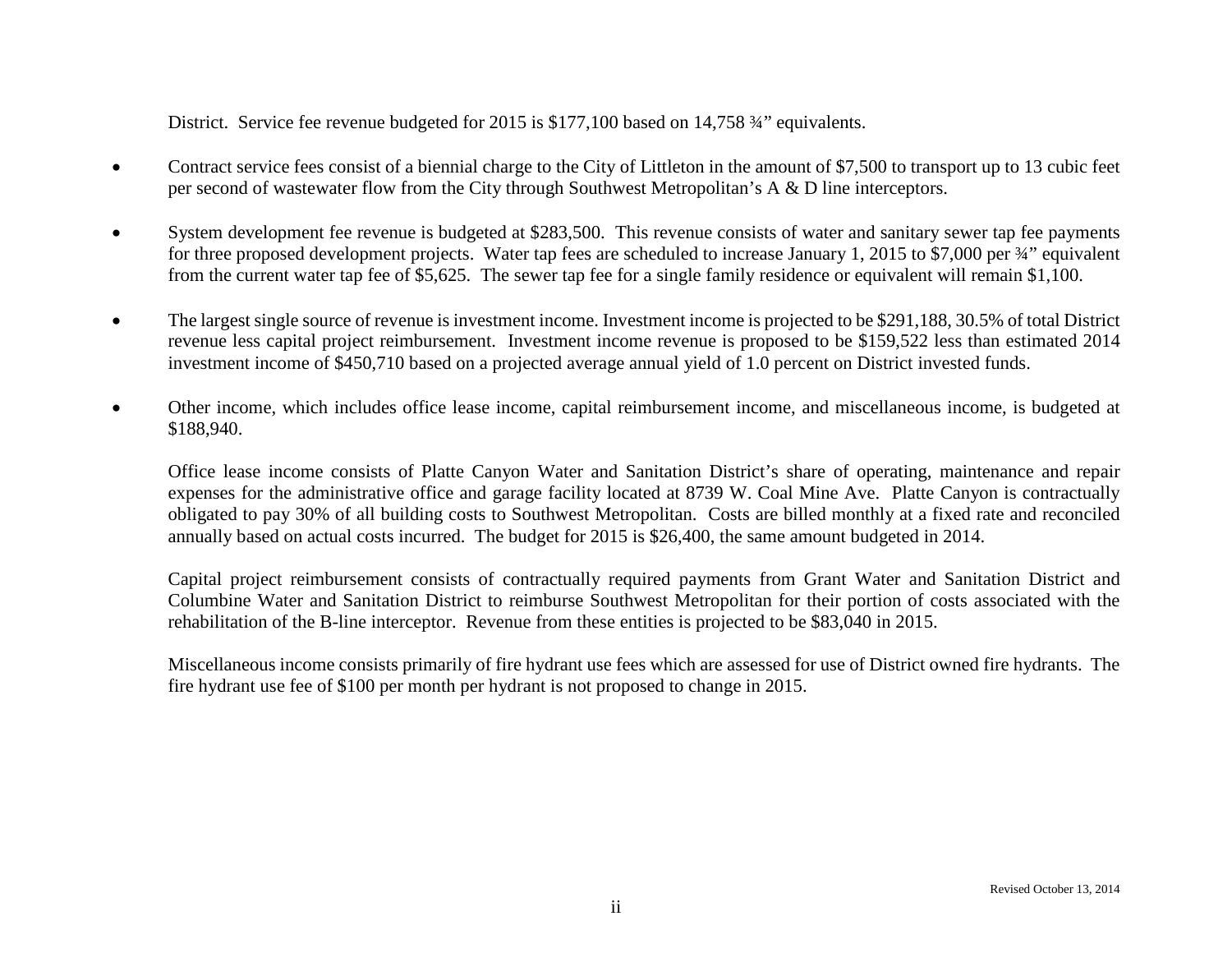#### **OPERATING EXPENSES**

- Total expenses for 2015 are budgeted at \$3,938,211, \$1,549,030 for administration, operations, and maintenance and \$2,389,181 for capital expenditures. The budget for administration and operating expenses is 4.8% more than the amount budgeted in 2014.
- Operations and maintenance costs are budgeted at \$878,550 which is 6.4% more than \$825,500 budgeted in 2014.

Water operating and maintenance costs consist of water maintenance materials and Southwest Metropolitan's share of labor, equipment, and overhead costs incurred by Platte Canyon. Costs are allocated between the two Districts in accordance with a comprehensive cost accounting model. The 2015 costs are budgeted at \$296,500 which is \$11,500 more than budgeted in 2014.

Water contract maintenance for system failures is budgeted at \$85,000, \$5,000 more than 2014 budget. This increase is based on historical expenditures adjusted to reflect the potential for unexpected system failures. Remedial maintenance and repair costs are budgeted at \$25,000, \$40,000 lessthan budgeted in 2014. The decrease is attributed to the estimated number of potential and known remedial repairs to be conducted in 2015. A detailed explanation of the maintenance services to be performed in Southwest Metropolitan in 2015 is presented in a separate report titled *2015 Maintenance Goals*.

Hogback Pump Station general maintenance includes repairs and maintenance to the pump station equipment and building located at 13399 W. Coal Mine Ave. These expenses are budgeted at \$10,000, the same amount budgeted in 2014. Telemetry includes costs associated with monitoring the building security system, the Supervisory Control and Data Acquisition (SCADA) system, and pump station alarm system. Telemetry is budgeted at \$1,800, \$50 more than budgeted in 2014. Utilities include costs associated with electric, gas, water, and sewer services which are budgeted at \$27,500, \$1,500 more than the amount budgeted in 2014.

Sewer operating and maintenance costs consist of sewer maintenance materials and Southwest Metropolitan's share of labor, equipment, and overhead costs incurred by Platte Canyon Water and Sanitation District. Costs are allocated between the two Districts in accordance with a comprehensive cost accounting model. The 2015 costs are budgeted at \$260,000, \$10,000 more than the amount budgeted in 2014.

Sewer contract emergency maintenance includes system repairs and cleanup costs associated with sewer backups originating within District owned facilities. The amount budgeted for this line item remains \$20,000, the same amount budgeted in 2014. Remedial maintenance and repair costs are budgeted at \$50,000, \$15,000 more than the amount budgeted in 2014. This projected expenditure is based on the estimated number of sewer point repairs anticipated to be conducted in 2015. A detailed explanation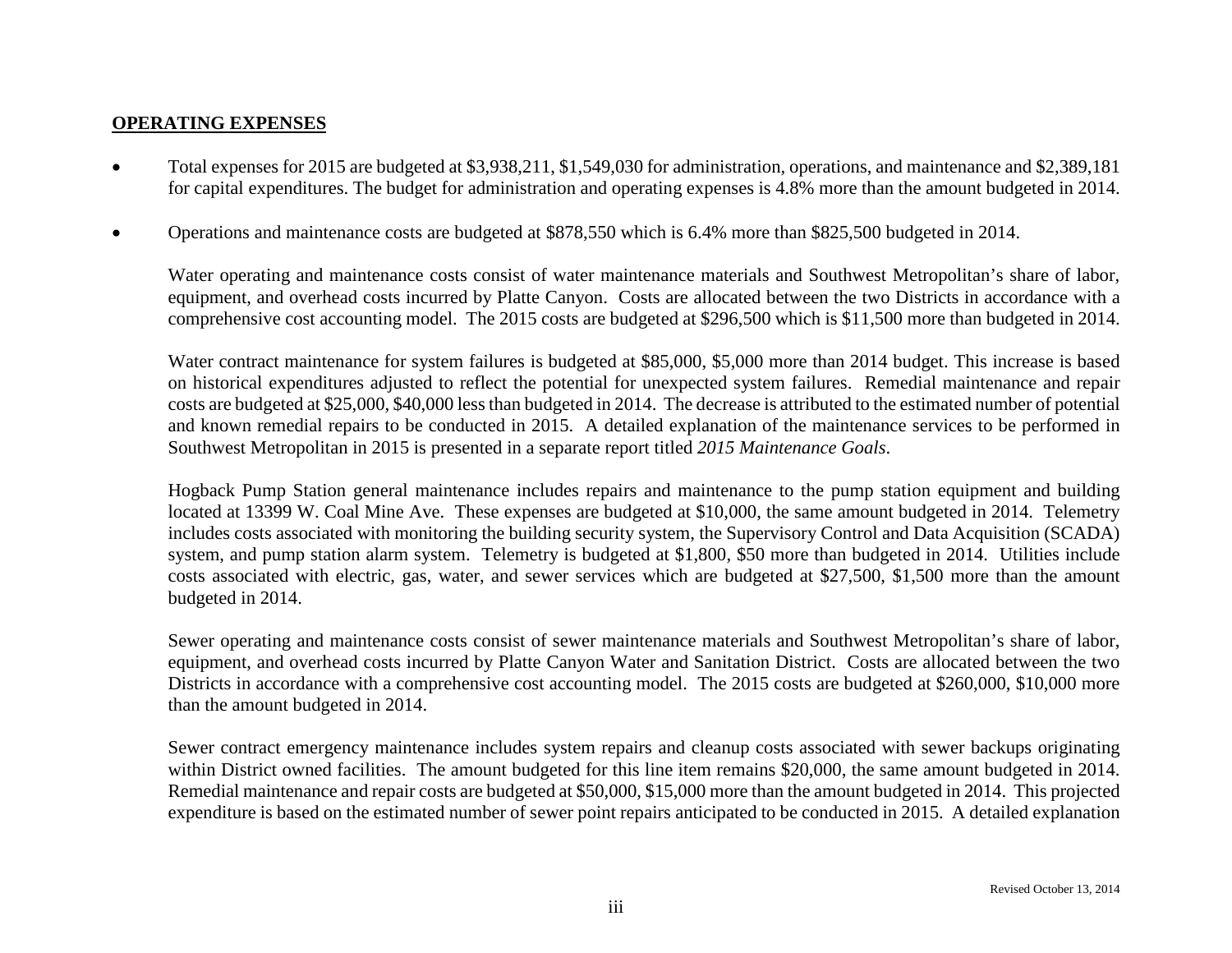of the maintenance services to be accomplished in Southwest Metropolitan in 2015 is presented in a separate report titled *2015 Maintenance Goals*.

Sewer flow meter maintenance includes repairs and maintenance to the flow meter equipment situated on eight sanitary interceptors and is budgeted at \$1,500, same amount budgeted in 2014. Telemetry includes costs associated with monitoring the SCADA and alarm system at each site. Telemetry is budgeted at \$6,000, the same amount budgeted in 2014. Utility expenses are budgeted at \$1,750 which is equal to the amount budgeted in 2014.

General engineering services include expenditures for consulting services related to engineering matters and surveying services that are non-capital project related. The 2015 budget includes \$5,000 for water related services and \$5,000 for sewer related services.

Engineering for mapping and geographical information related services is budgeted at \$25,000 in 2015; \$5,000 less than the amount budgeted in 2014. It is anticipated that enhancements to the District's ESRI based GIS will be performed next year to align sewer mains and sewer laterals to GPS data collected in 2014.

Engineering services backcharge include expenditures for plan review and inspection services for developer projects. This expense is backcharged to the developer to offset District costs incurred performing the services. The 2015 budget includes \$50,000 for these related services.

• Administrative expenses for 2015 are budgeted at \$560,950 which reflects a \$2,605 decrease from estimated 2014 expenses totaling \$563,555.

Administration costs consist of Southwest Metropolitan's share of labor, equipment, and overhead costs incurred by Platte Canyon in accordance with an Intergovernmental Agreement between the two Districts. Shared costs are allocated to each District in accordance with a comprehensive cost accounting model. The 2015 costs are budgeted at \$456,750, 5.0% or \$21,750 more than \$435,000 budgeted in 2014.

Office supplies include filing, printing and stationary type items. The amount budgeted for 2015, \$2,500, is based on historical expenditures.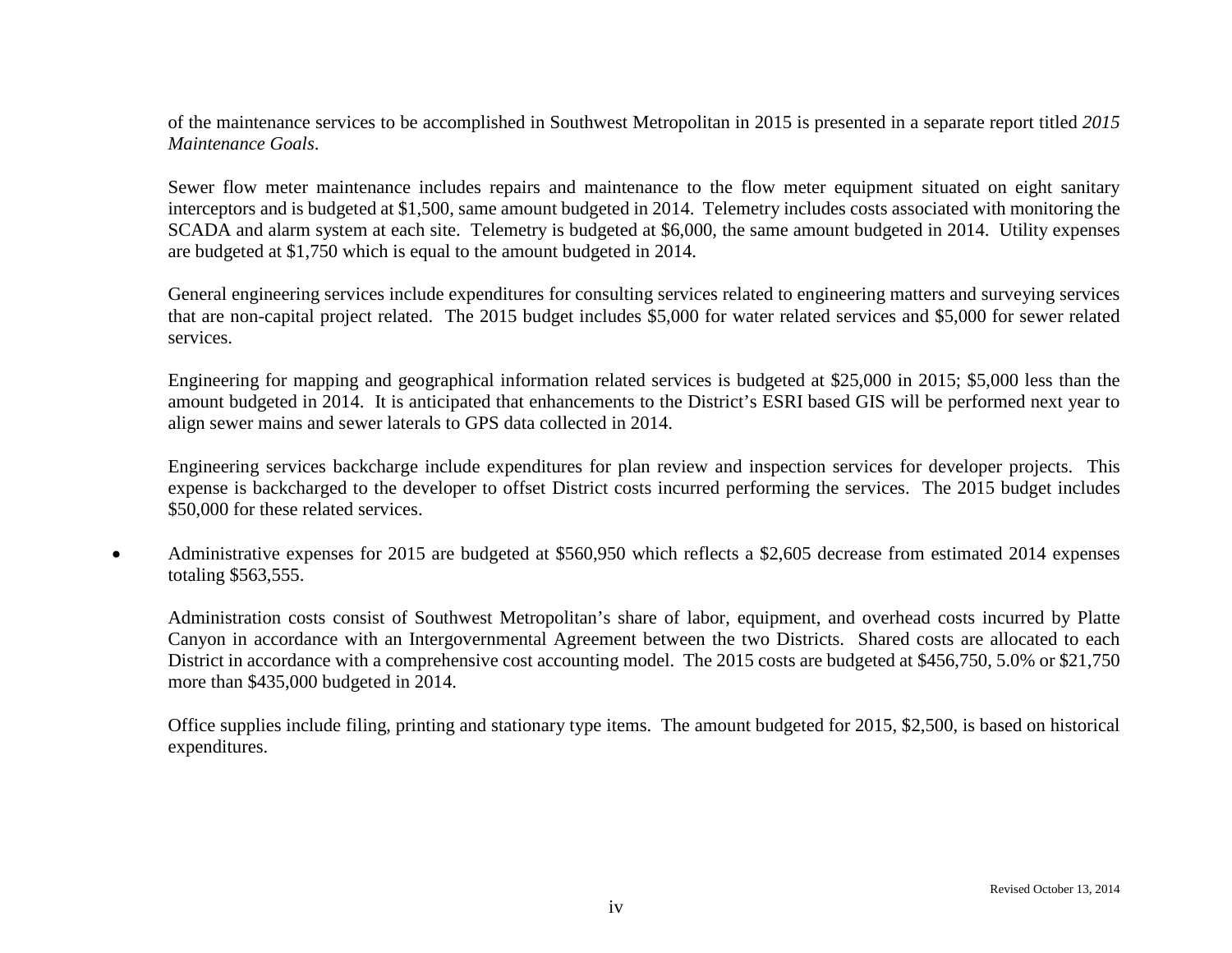Southwest Metropolitan is a member of selected trade and research related associations and organizations including the Colorado Special District Association. The 2015 budget for membership dues is \$2,000, the same amount budgeted in 2014.

There is no election scheduled for 2015.

The 2015 budget includes \$37,500 for newsletters and web site maintenance. Costs for the newsletters include setup, printing, and postage for the four newsletters planned for 2015.

Legal notices, budgeted at \$200 in 2015, include annual special district compliance notices such as the budget notice and advertisements for construction project bids.

Audit expenditures are budgeted at \$6,000; the same amount budgeted in 2014.

General legal services are budgeted at \$35,000 which is the same amount budgeted in 2014.

Legal services-backcharge include expenditures for easement preparation services for developer projects. These expenses are backcharged to the developer. The 2015 budget includes \$5,000 for these services.

The Rates and Fees Technical Advisory Committee budget will remain the same as budgeted in 2014, \$15,000. The 2015 budget includes technical consulting services anticipated to be necessary to respond to Denver Water's 2015 cost of service study and to participate in negotiations with Denver Water over proposed rate structure changes.

Other general consulting costs are budgeted at \$1,000, \$9,000 less than budgeted in 2014.

• Insurance coverage for general liability, property, directors' and officers' liability, and basic commercial crime are obtained through the Colorado Special District Property and Liability Pool (CSDA). In addition, supplemental commercial crime coverage is obtained from another source. Other insurance includes the District's workers compensation insurance for the directors which is currently with CSDA. Premiums for 2015 are expected to be the same or slightly higher than those paid in 2014. Therefore, the budget for insurance coverages has been increased \$1,050 (8.3%) from \$12,700 in 2014 to \$13,750 in 2015.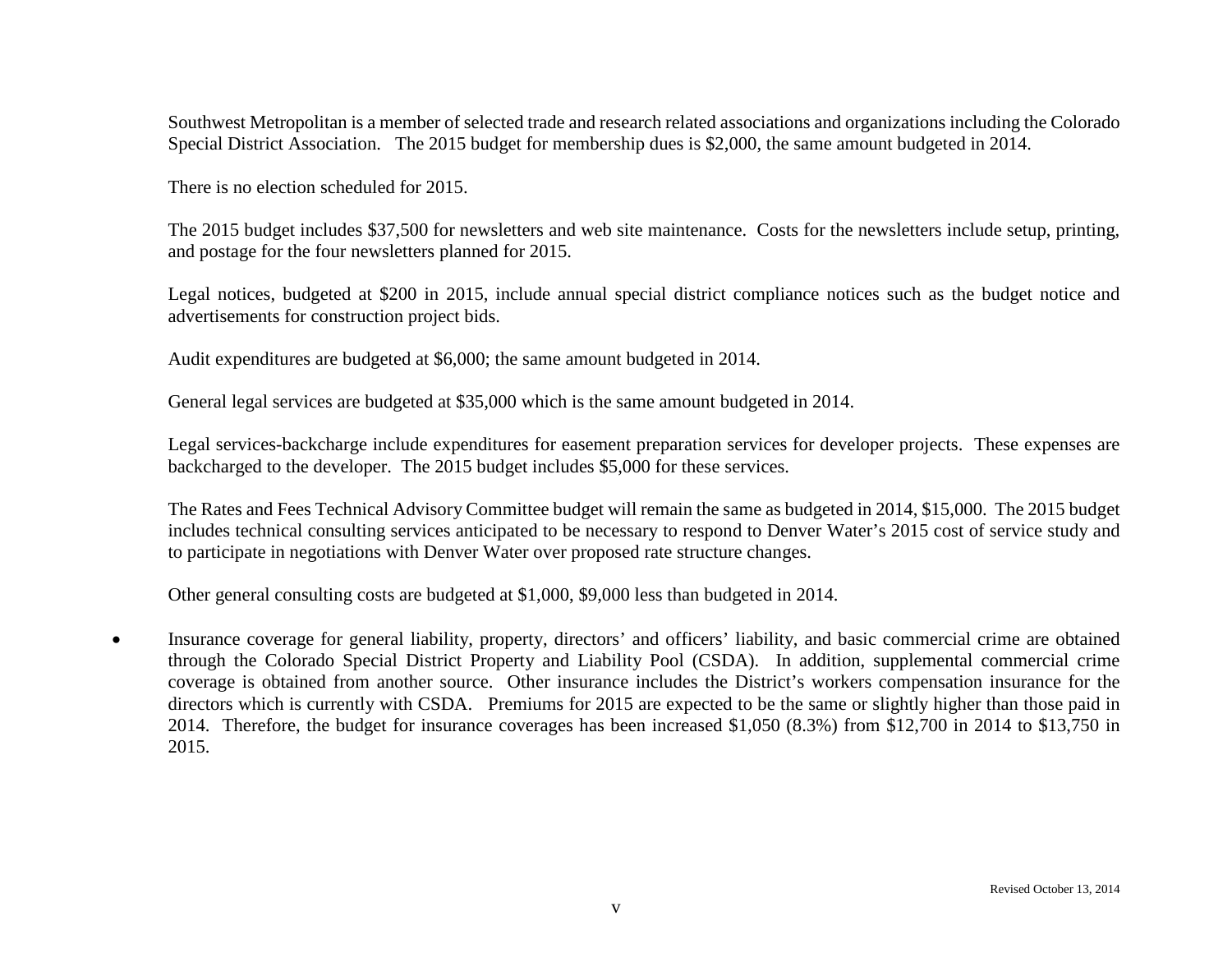• Building maintenance expenses include costs for landscaping, janitorial, heating and air condition maintenance, elevator maintenance, painting of interior and exterior of building, and other general repairs and maintenance of the office building. These costs are budgeted at \$55,000; the same amount budgeted in 2014.

Office utilities are budgeted at \$32,750, \$250 less than budgeted in 2014.

- Directors' fees are budgeted at \$6,000 which assumes 100% attendance for all regularly scheduled meetings.
- The District Directors are covered by the Federal Contributions Retirement Act (Social Security) and thus contribute 6.2 % of wages to FICA. The District is also covered by the Federal Medicare Program and thus contributes 1.45% of employee wages to the program. The amount budgeted for these two programs for 2015 is \$480 based on \$6,000 of payroll.

#### **CAPITAL EXPENSES**

- Capital expenses for 2015 are budgeted at \$2,389,181, \$732,969 less than estimated 2014 expenses totaling \$3,122,150, and \$20,325 less than the amount budgeted in 2014.
- One capital water project is budgeted for 2015. The project consists of replacing 553 feet of 6-inch ductile iron pipe with 553 feet of 6-inch PVC pipe in S. Simms Way. A detailed explanation of this project is included in the District's *Capital Master Plan for 2015-2024*.
- Three capital sewer projects are budgeted for 2015. The first project consists of lining 4,237 feet of 36-inch concrete sewer pipe with a cured-in-place liner and rehabilitating the existing 21 manholes on the B-line Interceptor. The project is estimated to cost \$1,250,600; however, a portion of the cost will be offset with reimbursement from Grant Water and Sanitation District and Columbine Water and Sanitation District who are required to participate in repair and maintenance costs for the interceptor. The second project consists of replacing 225 feet of 8-inch SDR35 pipe in the Stony Creek subdivision. This project is budgeted at \$105,800. The third project consists of replacing 611 feet of 8 inch SDR35 pipe in the Fairway Vista #2 subdivision. This project is budgeted at \$273,700. A detailed explanation of this project is included in the District's *Capital Master Plan for 2015- 2024*.
- The 2015 budget includes \$25,000 for the annual contract for cured-in-place pipe (CIPP) sewer rehabilitation projects that will be scheduled on an as needed basis determined by the District's television inspection program.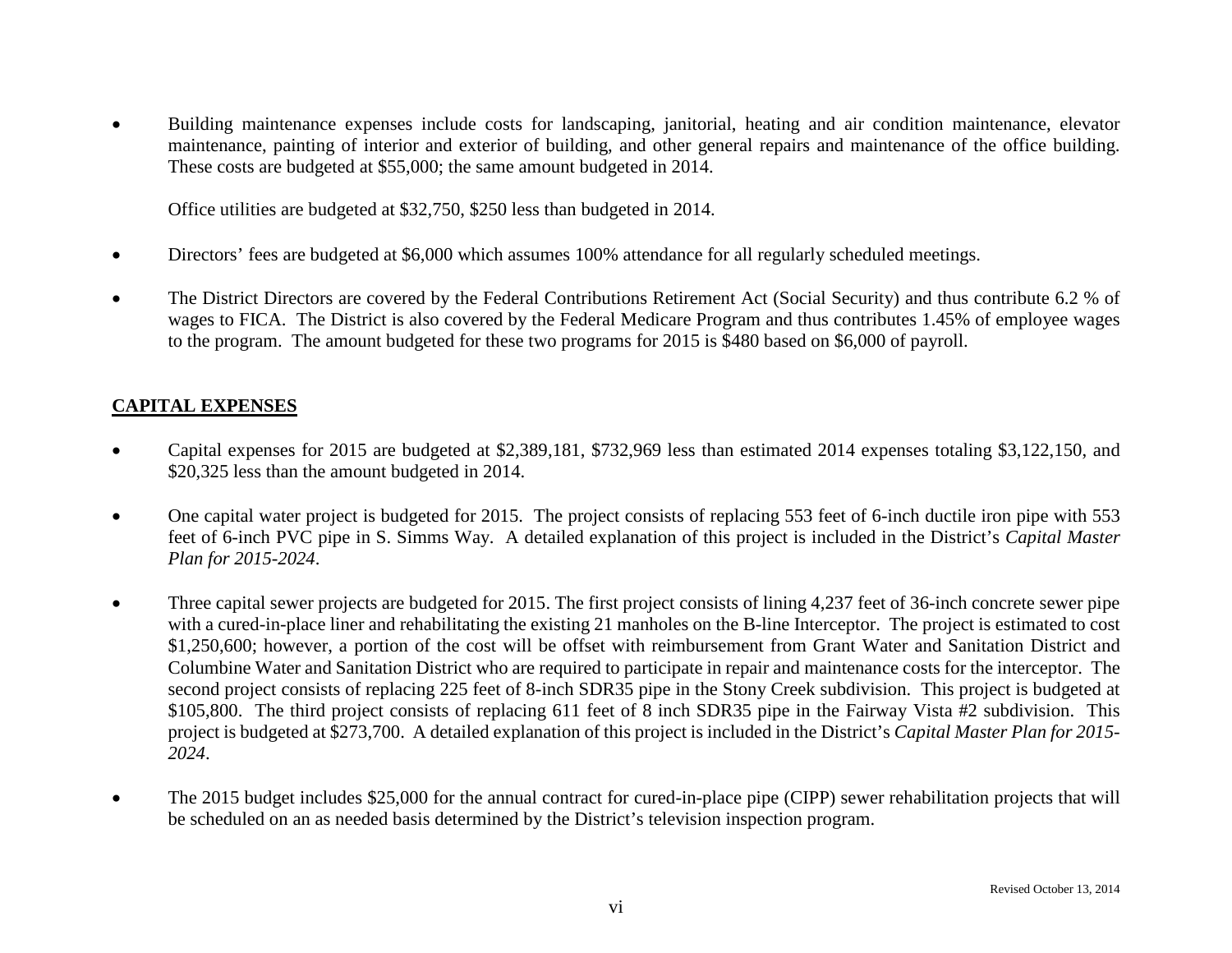- The 2015 capital budget includes \$30,000 for landscaping of the Hogback Pump Station. This is the final phase of this project which included new sidewalk, plants, ground cover, and irrigation system rehabilitation.
- The 2015 capital expense budget includes an emergency reserve in the amount of \$28,672 as required by the TABOR Amendment.
- The 2015 capital expense budget includes a 10 percent contingency for water and sewer capital projects in the amount of \$211,865.
- Total revenue for 2015 (\$955,728) is less than projected expenses (\$3,938,211) by \$2,982,783. The deficit will be funded by a reduction in the District's reserve funds.

#### **PROPERTY TAXES**

• Southwest Metropolitan will not certify a mill levy in 2015 for tax year 2014. The property tax schedule is included in the 2015 budget to provide information relative to property valuations within the District. Assessed valuations increased \$1,151,337, 0.3%, primarily as a result of new construction within the District. Eighty-five percent of the total property valuation is located in Jefferson County, twelve percent in Arapahoe County and three percent in Douglas County.

#### **SUMMARY OF EXPENDITURES (EXHIBIT A)**

• Exhibit A provides a summary of District expenditures including non-appropriated depreciation and amortization of District assets. Total expenditures requiring appropriation in 2015 is \$3,883,211.

#### **LEASE - PURCHASE AGREEMENTS**

• As required by *C.R.S. 29-1-103(3)(d)*, the 2015 budget includes a schedule for lease-purchase agreements. Southwest Metropolitan does not have any lease-purchase agreements requiring expenditure of funds in 2015.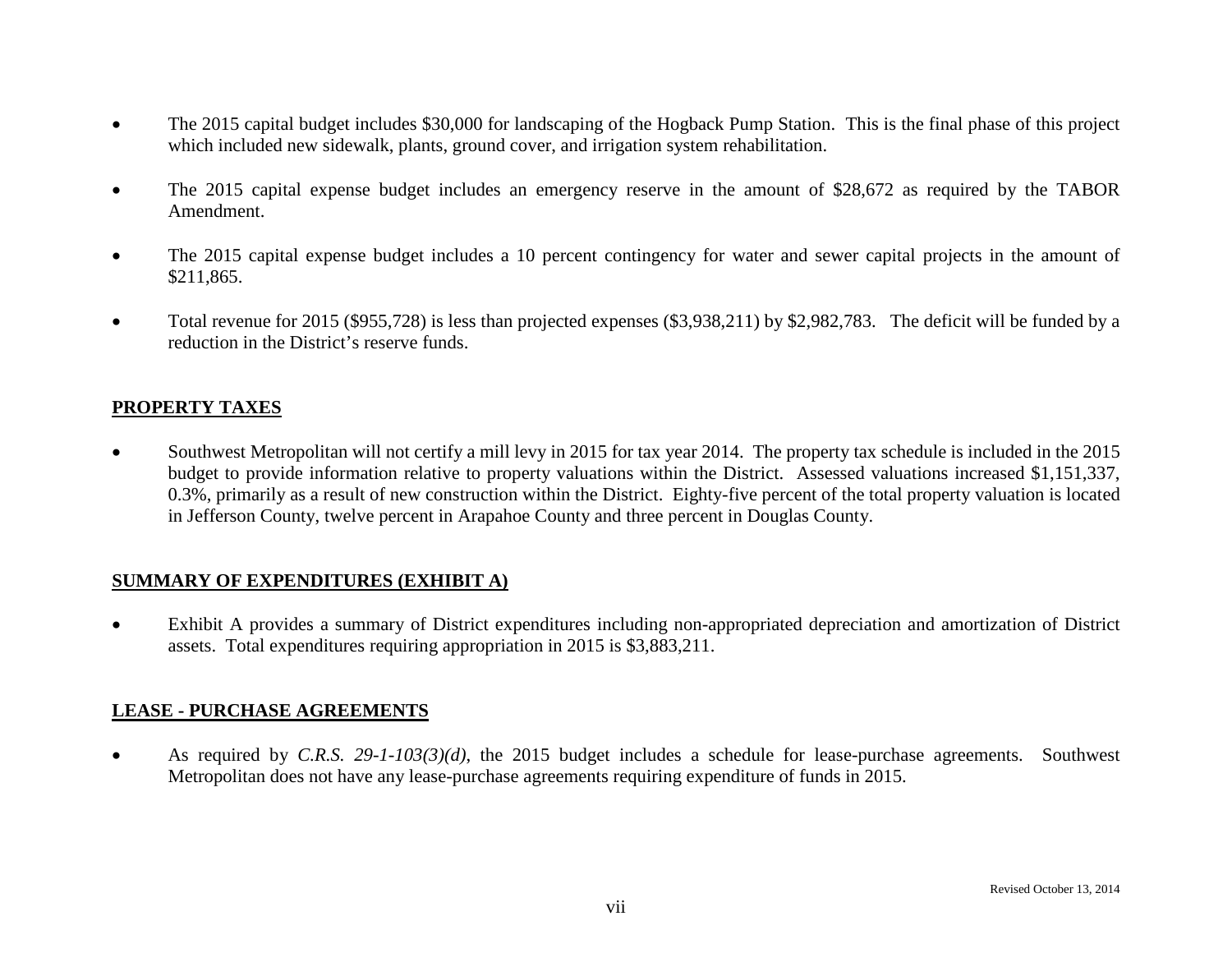#### **TEN YEAR FINANCIAL PLAN**

- The Ten Year Financial Plan identifies a reserve fund balance amounting to \$29,118,809 at year end 2014. The fund balance is projected to decrease \$2,982,483 to \$26,136,326 at year end 2015. Over the ten year planning period the reserve fund balance is projected to decrease \$9,158,277 to \$19,960,532 at year end 2024. After thorough analysis of District operating and projected capital expenses, the Board of Directors in 2014 determine that \$19,000.000 is the minimum reserve fund level to ensure long term adequate funding for District operations and infrastructure renewal and replacement.
- Service fee revenue for 2015 is based on an assessment of \$1.00 per month per  $\frac{3}{4}$  equivalent and is expected to produce revenue amounting to \$177,100. For planning purposes, the fee is projected to increase by \$1.00 every other year during the ten year planning period. Service fee revenue is projected to be the largest source of revenue providing approximately 41% of the total revenue over the ten year planning period, exclusive of capital project reimbursements.
- The average interest rate for District invested funds is assumed to be 1.0% in 2015 and increases by 0.25% percent per year to a maximum 3.14%. Interest is projected to be the second largest source of District revenue providing approximately 36.2% of total revenue over the ten year period, exclusive of capital project reimbursements.
- The District projects to sell 52 water and sewer tap permits per year in 2015 through 2017, 25 per year in 2018 through 2022, and 0 per year in 2022 through 2024. Water tap fees are scheduled to increase January 1, 2015 from \$5,625 to \$7,000 and remain at that level through the planning period. Sewer tap fees will remain \$1,100 a single family equivalent sewer tap permit throughout the planning period.
- Operating expenses are projected to increase from 2.5% in 2016 to 2.89% per year from 2017 through 2024.
- Capital expenses through 2024 are derived from the District's *Capital Master Plan for 2015-2024*.

*S:\data\WPDOCS\FORM\Word Files\SW 2015 Budget Report.FORM.doc*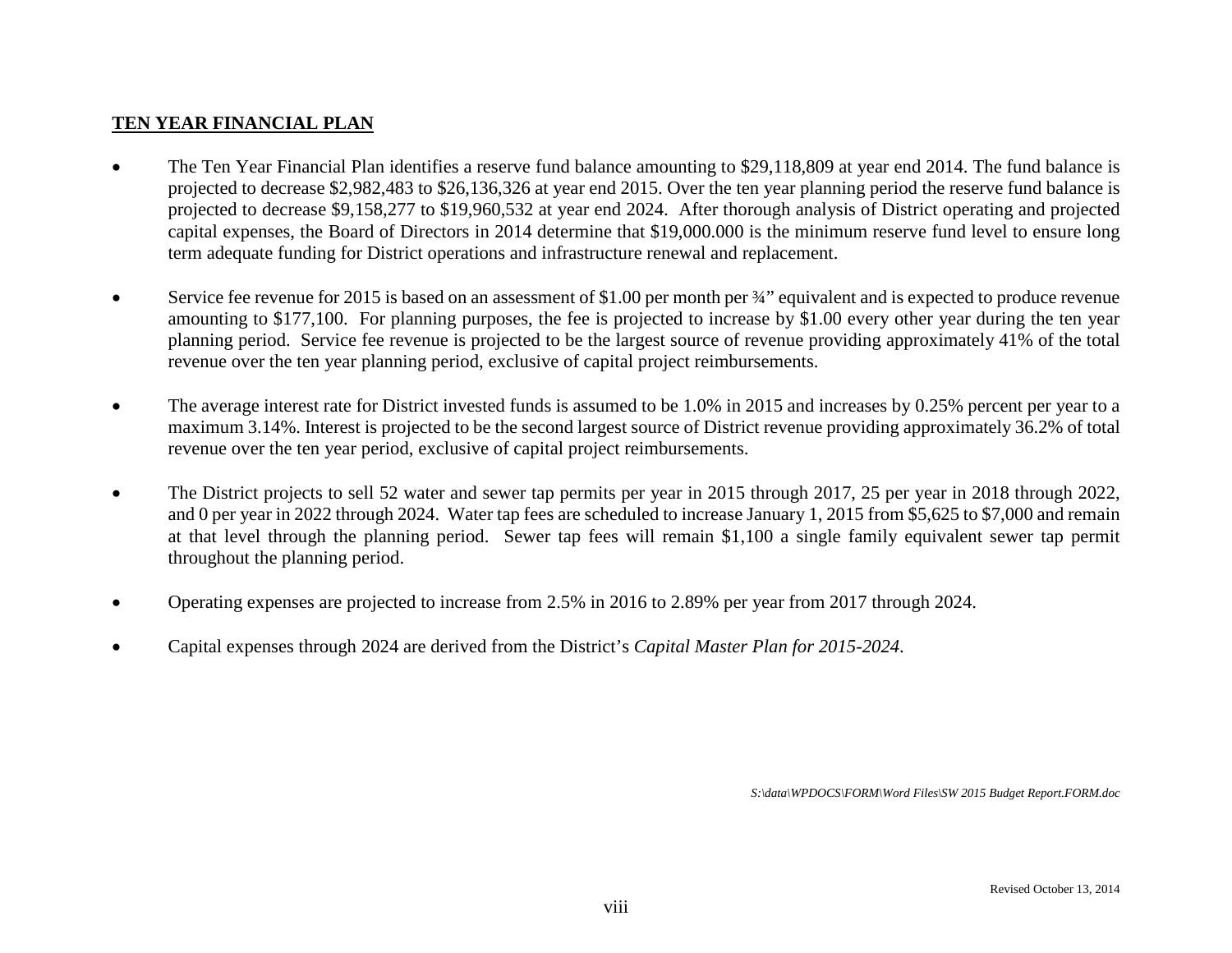## **RESOLUTION 2014-11-1**

#### **A RESOLUTION TO ADOPT A BUDGET FOR**  SOUTHWEST METROPOLITAN WATER AND SANITATION DISTRICT, **JEFFERSON, DOUGLAS, AND ARAPAHOE COUNTIES, COLORADO FOR THE CALENDAR YEAR BEGINNING ON JANUARY 1, 2015 AND ENDING ON DECEMBER 31, 2015.**

- **\VHEREAS,** the Board of Directors of Southwest Metropolitan Water and Sanitation District has appointed Patrick Fitzgerald, District Manager, to prepare and submit a proposed budget to said governing body at the proper time, and;
- **\YHEREAS,** a proposed budget reflecting anticipated revenue and expenses for Southwest Metropolitan Water and Sanitation District, Jefferson, Arapahoe and Douglas Counties, Colorado, for the calendar year beginning January 1, 2015, and ending December 31, 2015, was presented to the Board of Directors on or before October 15, 2014, for its consideration, and;
- **WHEREAS,** notice of submittal of the proposed budget to the Board of Directors and notice of the date and time of a public hearing to consider adoption of the proposed budget has been published in newspapers of general circulation within Southwest Metropolitan Water and Sanitation District; and further, the proposed budget has been available for inspection at the District's office located at 8739 W. Coal Mine A venue, Littleton, Colorado, and interested electors of the District have been given the opportunity to file or register objections to the proposed budget, and;
- **WHEREAS,** a copy of the proposed budget for Southwest Metropolitan Water and Sanitation District for calendar year 2015 is attached hereto and made a part hereof, and;
- **WHEREAS,** said budget lists all proposed expenditures for administration, operations, maintenance, and capital projects and expenditures, all anticipated revenues, estimated or actual beginning and ending fund balances, and a budget message describing the important features of the proposed budget;
- **NOW THEREFORE BE IT RESOLVED BY THE BOARD OF DIRECTORS OF SOUTHWEST METROPOLITAN WATER AND SANITATION DISTRICT** that the budget as submitted, amended, and affixed hereto is hereby approved and adopted as the official budget of the Southwest Metropolitan Water and Sanitation District for the calendar year beginning January 1, 2015, and ending December 31, 2015.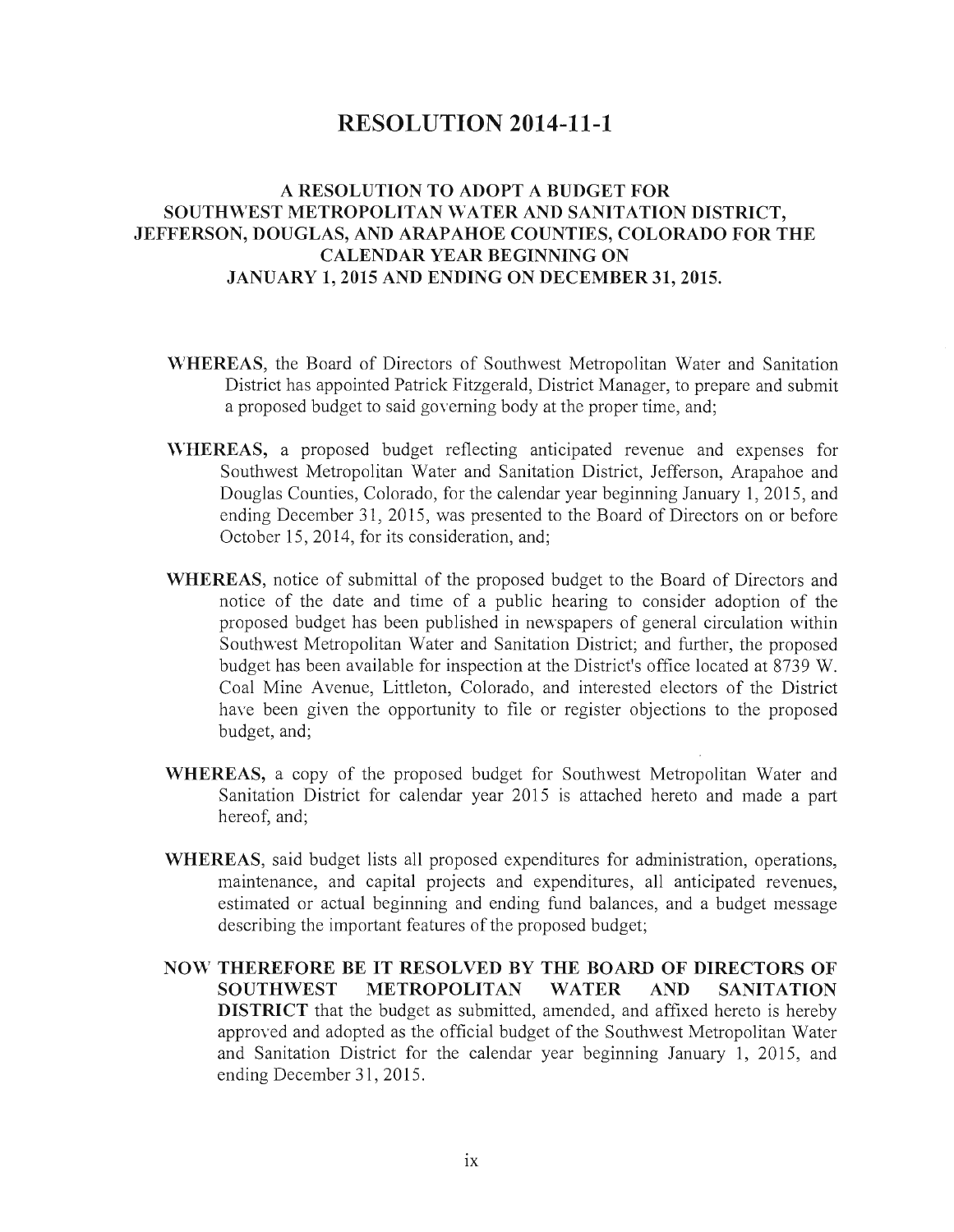#### **ADOPTED BY THE BOARD OF DIRECTORS OF SOUTHWEST METROPOLITAN**  WATER AND SANITATION DISTRICT THIS 21st DAY OF NOVEMBER, 2014.

Anthony Dursey, President

**ATTEST:**  Géorge Hamblin, Secrétary/Treasurer

x *S:\data\WPDOCS\DOCUMENTS\Word Files\SWM Resolution 2014-11-1.FORMdoc*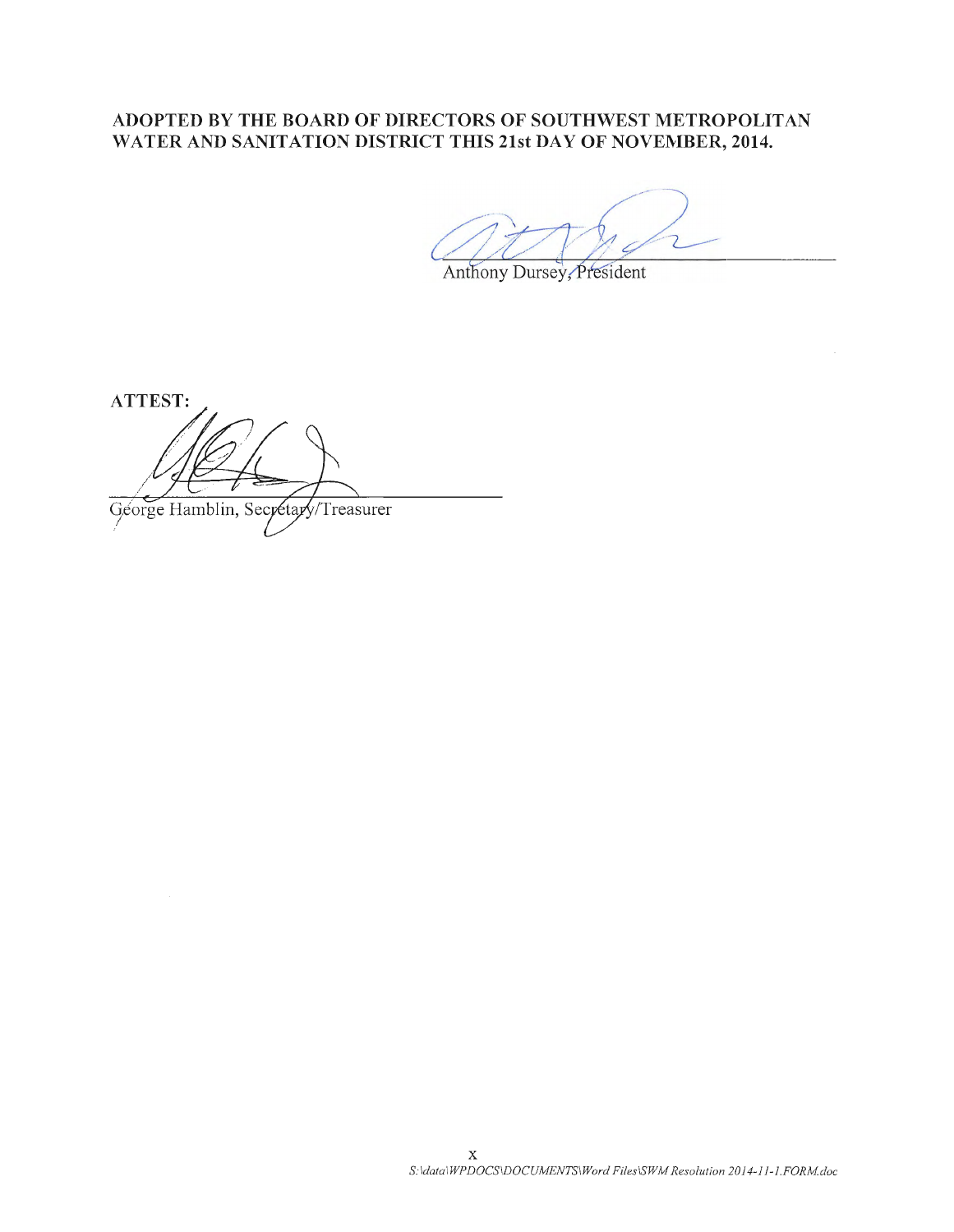## **RESOLUTION 2014-11-2**

#### **A RESOLUTION TO APPROPRIATE SUMS OF MONEY IN THE AMOUNTS AND FOR THE PURPOSES AS SET FORTH BELOW FOR THE SOUTHWEST METROPOLITAN WATER AND SANITATION DISTRICT FOR THE 2015 BUDGET YEAR**

- **\VHEREAS,** the Board of Directors of Southwest Metropolitan Water and Sanitation District has approved and adopted the annual budget for the District for the budget year 2015 and;
- **WHEREAS,** the Board of Directors has made provision therein for revenues in an amount equal to or greater than the total proposed expenditures as set forth in said budget, and;
- **WHEREAS,** it is not only required by law, but also necessary to appropriate the revenues provided in the budget to and for the purposes described below for the operations and expenditures of the Southwest Metropolitan Water and Sanitation District,
- **NOW THEREFORE BE IT RESOLVED BY THE BOARD OF DIRECTORS OF SOUTHWEST METROPOLITAN WATER AND SANITATION DISTRICT, JEFFERSON, ARAPAHOE, AND DOUGLAS COUNTIES, COLORADO** that THREE MILLION NINE HUNDRED THIRTY-EIGHT THOUSAND TWO HUNDRED ELEVEN AND N0/100 DOLLARS (\$3,938,211) is hereby appropriated for expenditure during calendar year 2015:

**ADOPTED BY THE BOARD OF DIRECTORS OF SOUTHWEST METROPOLITAN \VATERAND SANITATION DISTRICT THIS 21ST DAY OF NOVEMBER, 2014.** 

Anthony Dursey, President

**ATTEST** 

Secretary/Treasurer

S:\data\WPDOCS\DOCU'MENTS\Word Files\SWM Resolution 2014-11-2.FORM.doc

Xl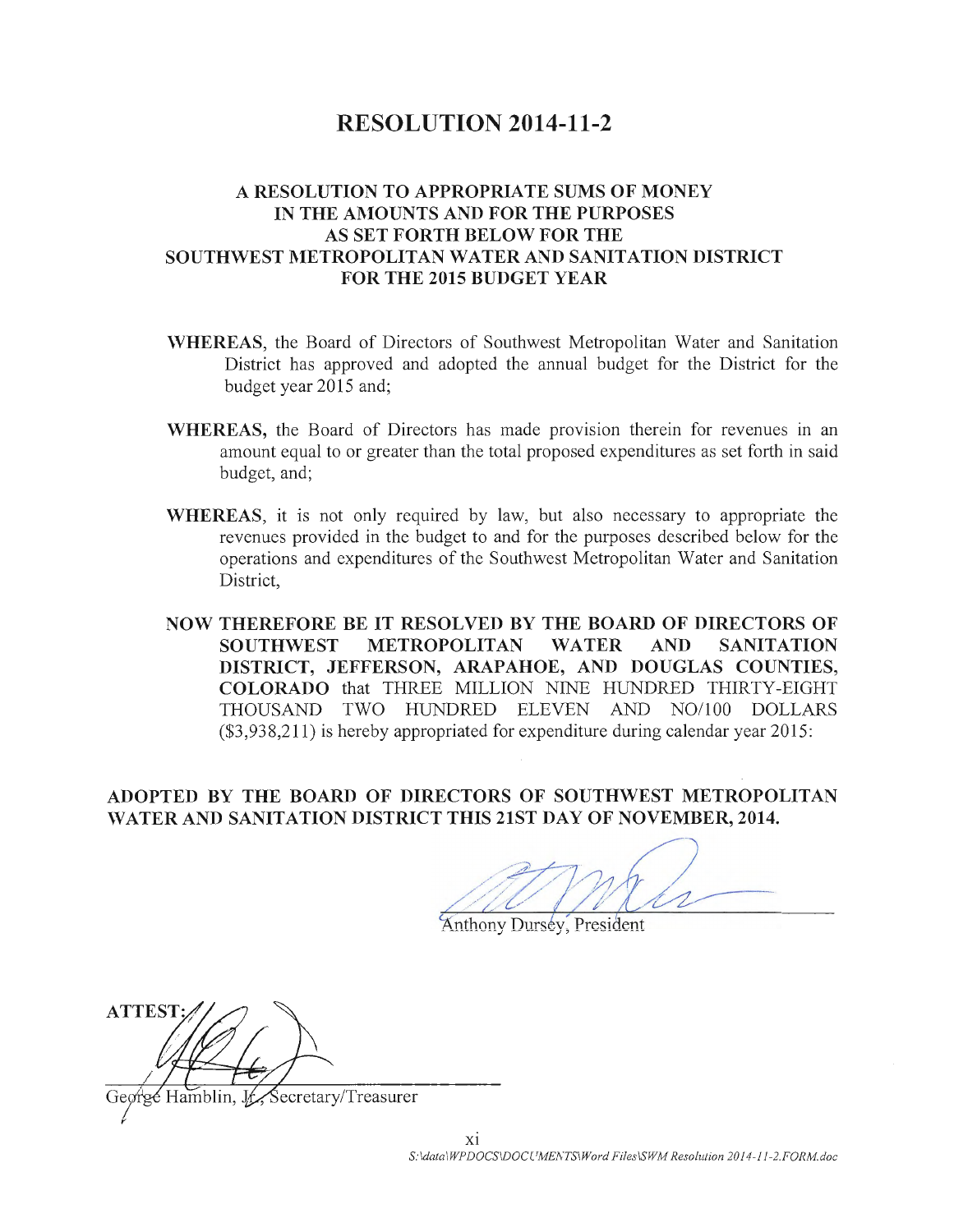## **RESOLUTION 2014-11-3**

#### **A RESOLUTION CERTIFYING A ZERO MILL PROPERTY TAX LEVY FOR TAX YEAR 2014 FOR THE SOUTHWEST METROPOLITAN WATER AND SANITATION DISTRICT**

- **\VHEREAS,** the Board of Directors of Southwest Metropolitan Water and Sanitation District has approved and adopted the annual budget for 2015 in accordance with the Colorado Local Government Budget Law, and;
- **\VHEREAS,** the approved budget for 2015 provides for sufficient revenue without certification of a property tax mill levy upon taxable property within the Southwest Metropolitan Water and Sanitation District,
- **NOW THEREFORE BE IT RESOLVED BY THE BOARD OF DIRECTORS OF SOUTHWEST METROPOLITAN WATER AND SANITATION DISTRICT, JEFFERSON, ARAPAHOE AND DOUGLAS COUNTIES, COLORADO** that for tax year 2014 (budget year 2015) there is hereby certified a zero (0) mill property tax levy upon all property located within Southwest Metropolitan Water and Sanitation District.

**ADOPTED BY THE BOARD OF DIRECTORS OF SOUTHWEST METROPOLITAN WATER AND SANITATION DISTRICT THIS 21ST DAY OF NOVEMBER, 2014.** 

Anthony Dursey, President

**ATTEST** cretary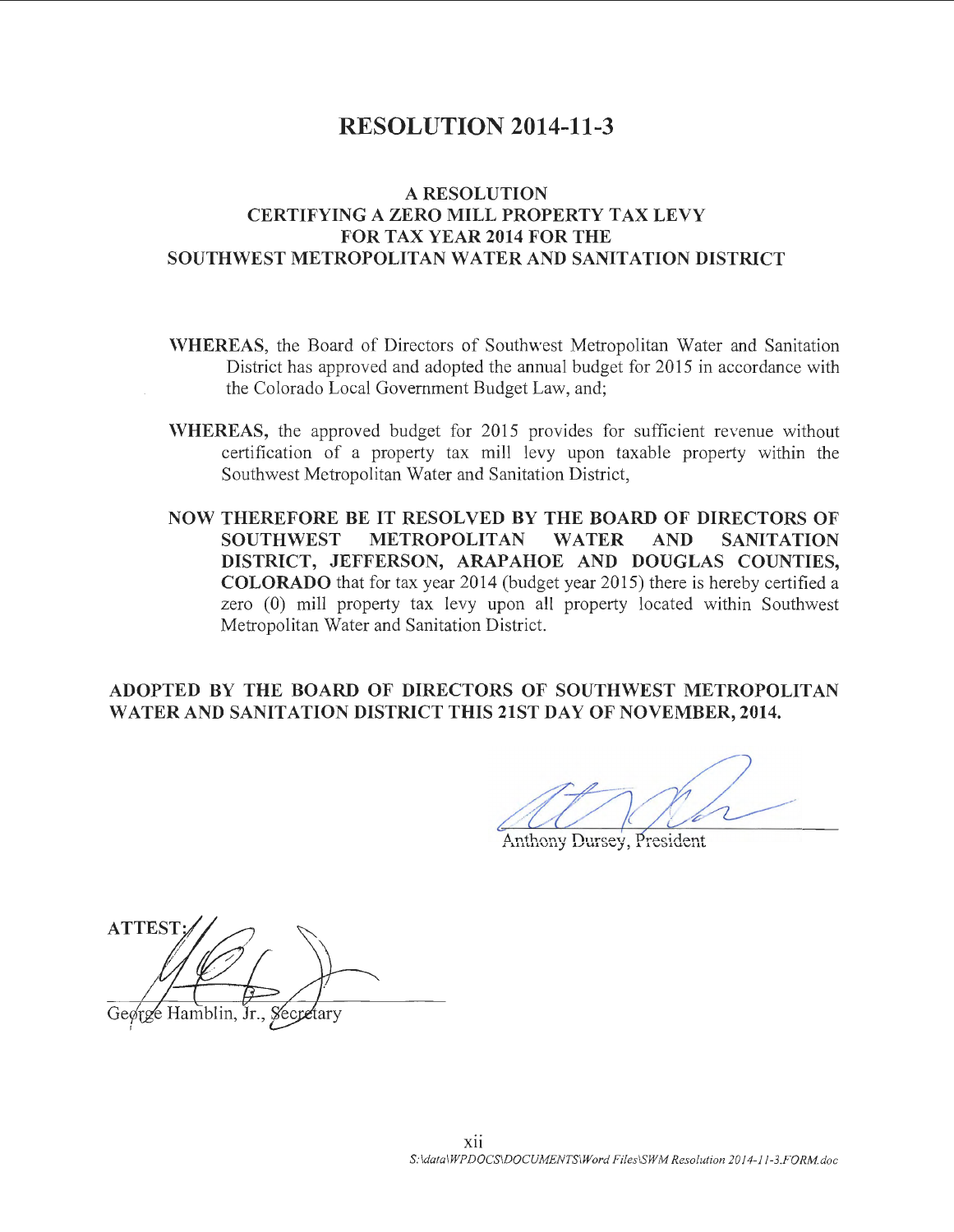## **BUDGET - 2015**

#### **REVENUE**

|                                | <b>ACTUAL</b><br>2012 | <b>ACTUAL</b><br>2013 | <b>BUDGET</b><br>2014 | <b>ESTIMATED</b><br>2014 | <b>BUDGET</b>    | <b>CHANGE</b><br><b>FROM</b><br>2015 2014 BUDGET |
|--------------------------------|-----------------------|-----------------------|-----------------------|--------------------------|------------------|--------------------------------------------------|
| <b>BEGINNING FUNDS</b>         | 38,065,775            | 35,529,558            | 32, 121, 318          | 32, 121, 318             | 29,118,809       |                                                  |
| <b>ADMINISTRATIVE FEES</b>     |                       |                       |                       |                          |                  |                                                  |
| Tap Administrative Fees        | $\boldsymbol{0}$      | $\boldsymbol{0}$      | $\boldsymbol{0}$      | 2,300                    | $\boldsymbol{0}$ | $\boldsymbol{0}$                                 |
| <b>SUB-TOTAL</b>               | $\boldsymbol{0}$      | $\bf{0}$              | $\bf{0}$              | 2,300                    | $\bf{0}$         | $\bf{0}$                                         |
| <b>SERVICE FEES</b>            |                       |                       |                       |                          |                  |                                                  |
| <b>Service Fees</b>            | $\boldsymbol{0}$      | $\mathbf{0}$          | $\boldsymbol{0}$      | $\boldsymbol{0}$         | 177,100          | 177,100                                          |
| <b>SUB-TOTAL</b>               | $\bf{0}$              | $\bf{0}$              | $\bf{0}$              | $\bf{0}$                 | 177,100          | 177,100                                          |
| <b>CONTRACT SERVICE FEES</b>   |                       |                       |                       |                          |                  |                                                  |
| City of Littleton              | 15,000                | 15,000                | 15,000                | 15,000                   | 15,000           | $\overline{0}$                                   |
| <b>SUB-TOTAL</b>               | 15,000                | 15,000                | 15,000                | 15,000                   | 15,000           | $\bf{0}$                                         |
| <b>SYSTEM DEVELOPMENT FEES</b> |                       |                       |                       |                          |                  |                                                  |
| Water Tap Fees                 | 28,500                | 28,000                | 106,250               | 326,250                  | 245,000          | 138,750                                          |
| Sewer Tap Fees                 | 39,977                | 14,110                | 27,500                | 305,675                  | 38,500           | 11,000                                           |
| <b>Annexation Fees</b>         | $\overline{0}$        | 4,500                 | $\theta$              | $\theta$                 | $\theta$         | $\overline{0}$                                   |
| <b>SUB-TOTAL</b>               | 68,477                | 46,610                | 133,750               | 631,925                  | 283,500          | 149,750                                          |
| <b>INVESTMENT INCOME</b>       |                       |                       |                       |                          |                  |                                                  |
| Net Investment Income          | 540,319               | (318,093)             | 321,213               | 450,710                  | 291,188          | (30,025)                                         |
| <b>SUB-TOTAL</b>               | 540,319               | (318,093)             | 321,213               | 450,710                  | 291,188          | (30, 025)                                        |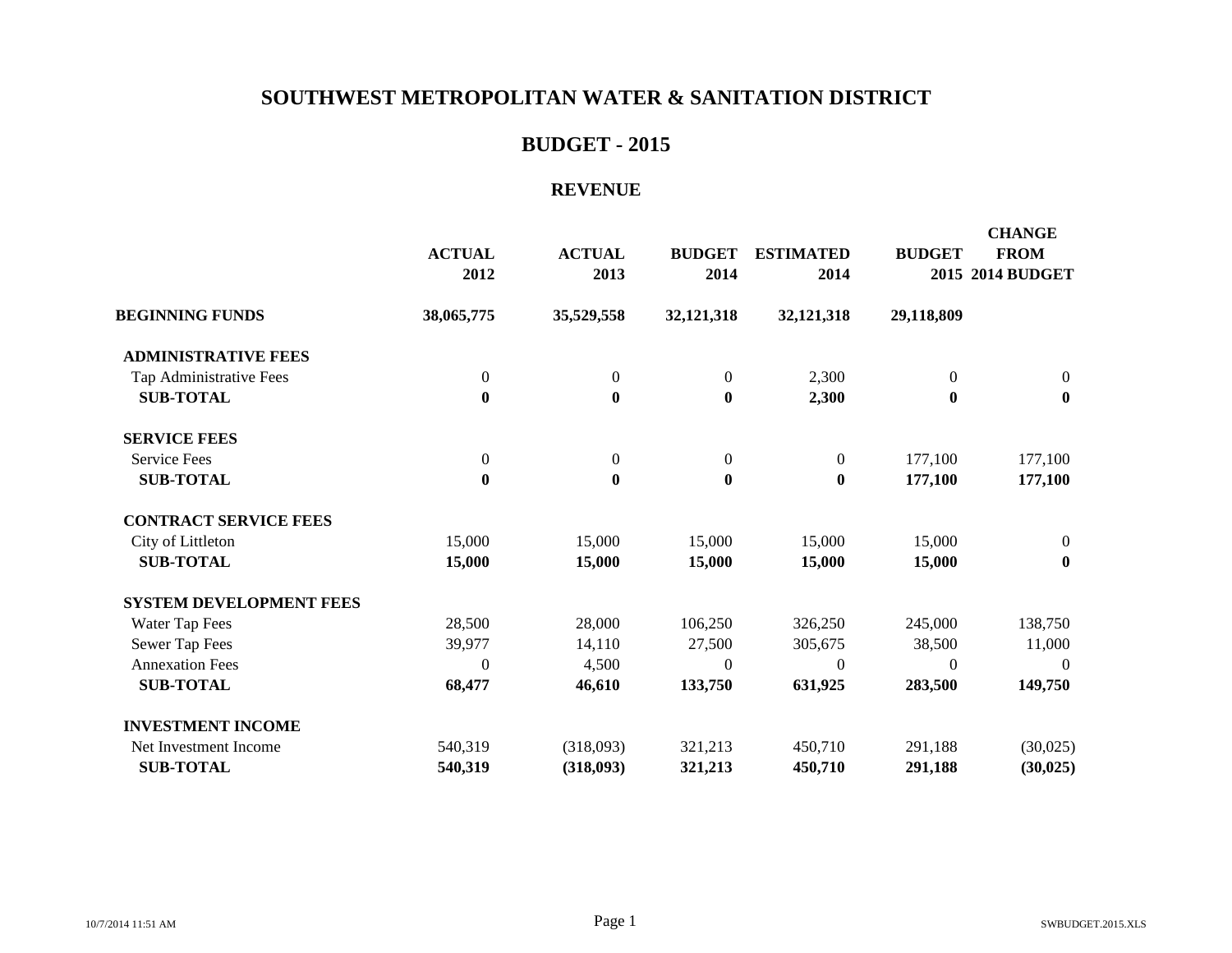## **BUDGET - 2015**

#### **REVENUE**

|                               | <b>ACTUAL</b><br>2012 | <b>ACTUAL</b><br>2013 | <b>BUDGET</b><br>2014 | <b>ESTIMATED</b><br>2014 | <b>BUDGET</b> | <b>CHANGE</b><br><b>FROM</b><br>2015 2014 BUDGET |
|-------------------------------|-----------------------|-----------------------|-----------------------|--------------------------|---------------|--------------------------------------------------|
| <b>OTHER INCOME</b>           |                       |                       |                       |                          |               |                                                  |
| <b>Office Lease</b>           | 16.668                | 21,896                | 26,400                | 26,475                   | 26,400        | $\Omega$                                         |
| Capital Project Reimursement  | 627,089               | 488.836               | 93,280                | 411,850                  | 83,040        | (10,240)                                         |
| Plan review / Inspection Fees | 6.497                 | 52.745                | $\Omega$              | 95,000                   | 75,000        |                                                  |
| Gain on asset disposal        | 0                     | $\Omega$              | $\Omega$              | $\Omega$                 | $\Omega$      | $\theta$                                         |
| Miscellaneous                 | 8.751                 | 18.450                | 4.500                 | 4,050                    | 4.500         | $\Omega$                                         |
| <b>SUB-TOTAL</b>              | 659,005               | 581,927               | 124,180               | 537,375                  | 188,940       | 64,760                                           |
| <b>TOTAL REVENUE</b>          | 1,282,801             | 325,444               | 594,143               | 1,637,310                | 955,728       | 361,585                                          |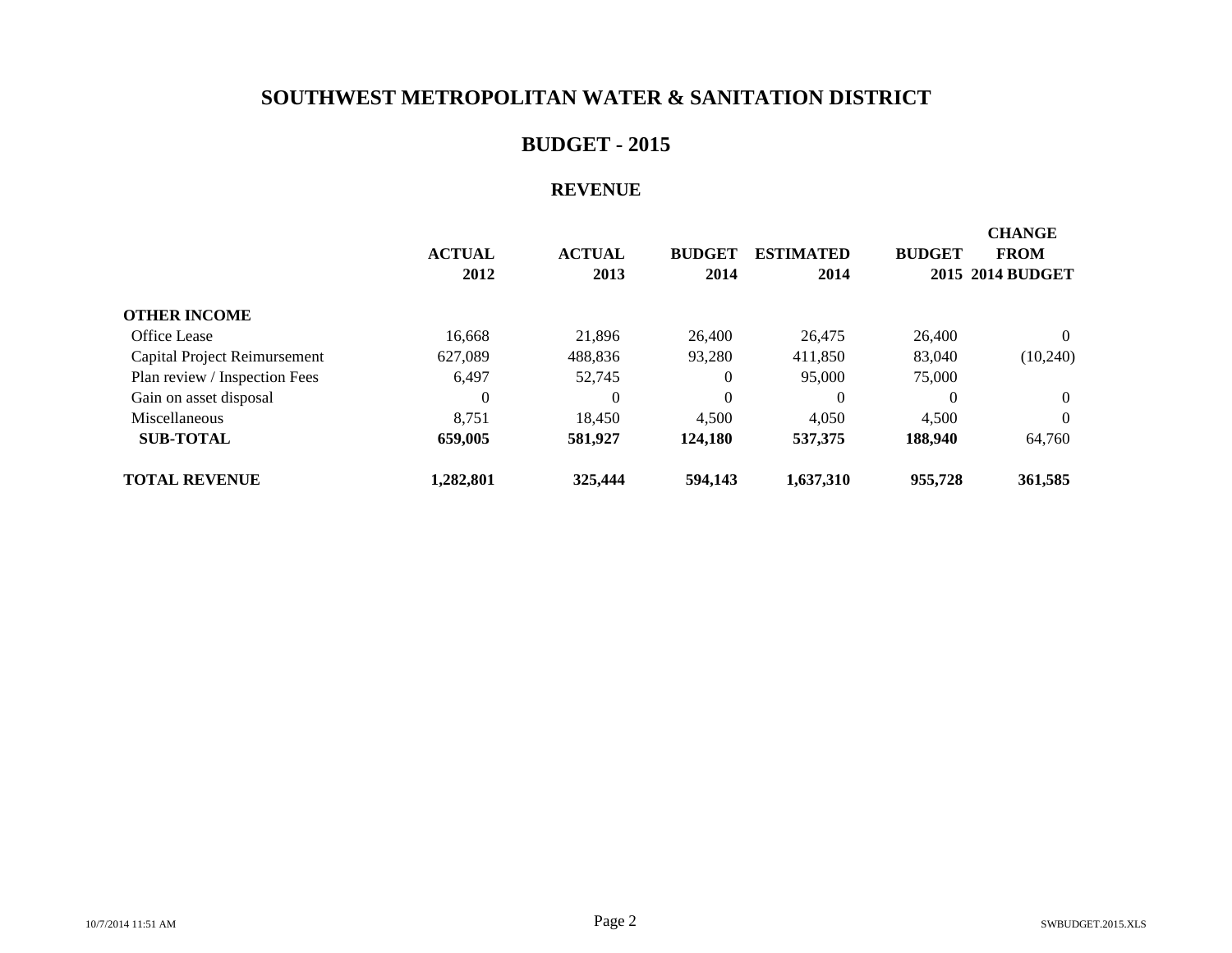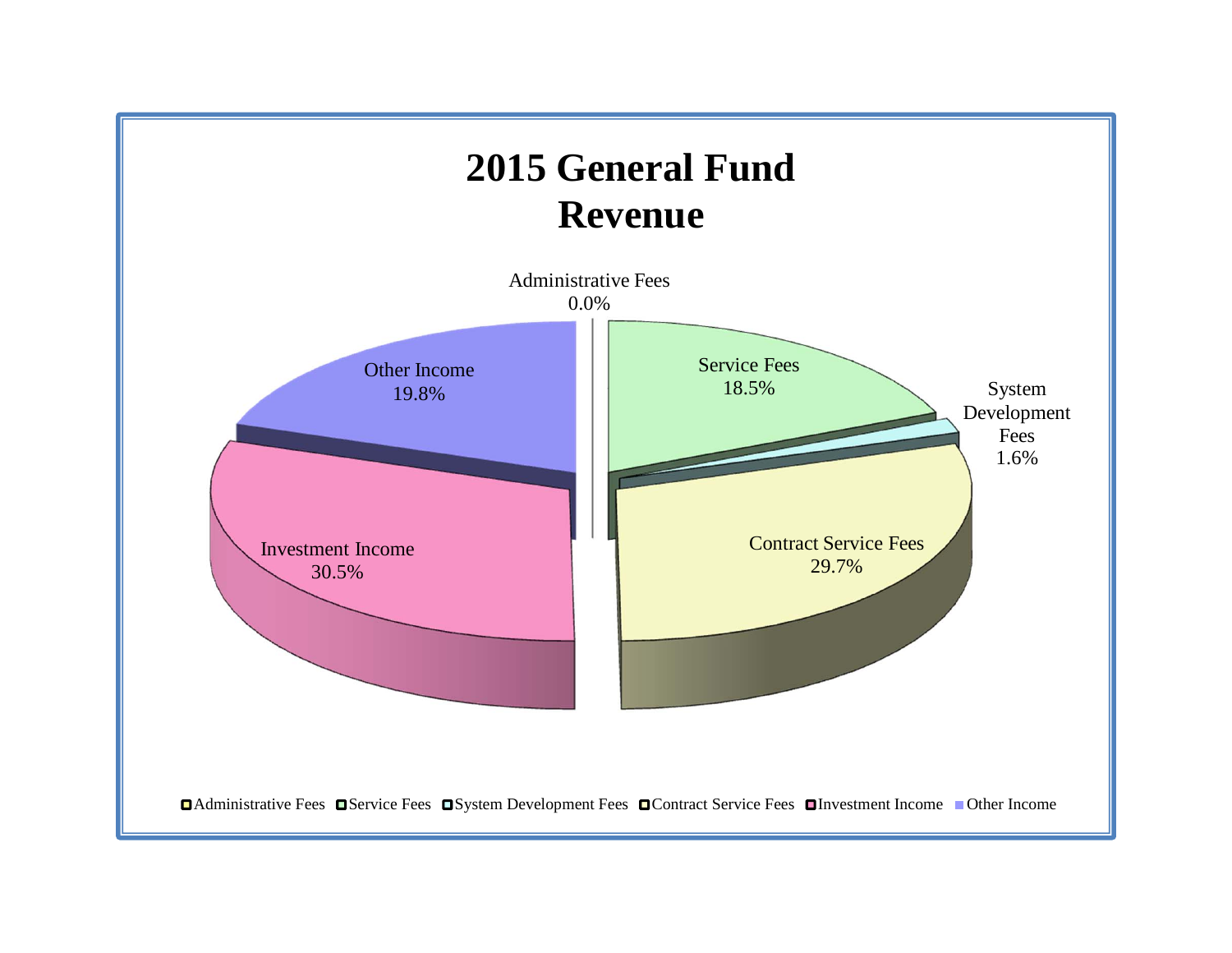## **BUDGET - 2015**

|                                     | <b>ACTUAL</b><br>2012 | <b>ACTUAL</b><br>2013 | <b>BUDGET</b><br>2014 | <b>ESTIMATED</b><br>2014 | <b>BUDGET</b><br>2015 | <b>CHANGE</b><br><b>FROM</b><br>2014 BUDGET |
|-------------------------------------|-----------------------|-----------------------|-----------------------|--------------------------|-----------------------|---------------------------------------------|
| <b>OPERATING EXPENSES</b>           |                       |                       |                       |                          |                       |                                             |
| <b>OPERATIONS &amp; MAINTENANCE</b> |                       |                       |                       |                          |                       |                                             |
| Water - Operation & Maintenance     | 268,412               | 301,850               | 285,000               | 271,725                  | 296,500               | 11,500                                      |
| Water - Contract Maintenance        |                       |                       |                       |                          |                       |                                             |
| Emergency                           | 68,334                | 71,300                | 80,000                | 118,620                  | 85,000                | 5,000                                       |
| Remedial                            | 40,271                | 99,326                | 65,000                | 42,845                   | 25,000                | (40,000)                                    |
| <b>Hogback Pump Station</b>         |                       |                       |                       |                          |                       |                                             |
| General                             | 7,014                 | 7,100                 | 10,000                | 10,750                   | 10,000                | $\Omega$                                    |
| Telemetry                           | 1,733                 | 1,591                 | 1,750                 | 1,700                    | 1,800                 | 50                                          |
| <b>Utilities</b>                    | 21,630                | 24,312                | 26,000                | 26,975                   | 27,500                | 1,500                                       |
| Sewer - Operation & Maintenance     | 207,005               | 258,563               | 250,000               | 269,680                  | 260,000               | 10,000                                      |
| Sewer - Contract Maintenance        |                       |                       |                       |                          |                       |                                             |
| Emergency                           | $\boldsymbol{0}$      | $\boldsymbol{0}$      | 20,000                | $\theta$                 | 20,000                | $\overline{0}$                              |
| Remedial                            | 17,781                | 29,055                | 35,000                | 35,000                   | 50,000                | 15,000                                      |
| <b>Sewer Flow Meters</b>            |                       |                       |                       |                          |                       |                                             |
| General                             | 153                   | 1,388                 | 1,500                 | 1,000                    | 1,500                 | $\overline{0}$                              |
| Telemetry                           | 6,137                 | 5,973                 | 6,000                 | 5,825                    | 6,000                 | $\boldsymbol{0}$                            |
| <b>Utilities</b>                    | 1,560                 | 1,681                 | 1,750                 | 1,695                    | 1,750                 | $\overline{0}$                              |
| <b>Utility Notification</b>         | 7,870                 | 6,782                 | 8,500                 | 7,630                    | 8,500                 | $\mathbf{0}$                                |
| Professional & Consulting           |                       |                       |                       |                          |                       |                                             |
| Engineering - Water                 | 910                   | 2,184                 | 5,000                 | 500                      | 5,000                 | $\mathbf{0}$                                |
| Engineering - Sewer                 | 1,113                 | 1,536                 | 5,000                 | 5,000                    | 5,000                 | $\overline{0}$                              |
| Engineering - GIS                   | 20,192                | 65,541                | 25,000                | 20,000                   | 25,000                | $\overline{0}$                              |
| Engineering - Backcharge            | 2,935                 | 29,839                | $\theta$              | 50,000                   | 50,000                | 50,000                                      |
| <b>SUB-TOTAL</b>                    | 673,050               | 908,021               | 825,500               | 868,945                  | 878,550               | 53,050                                      |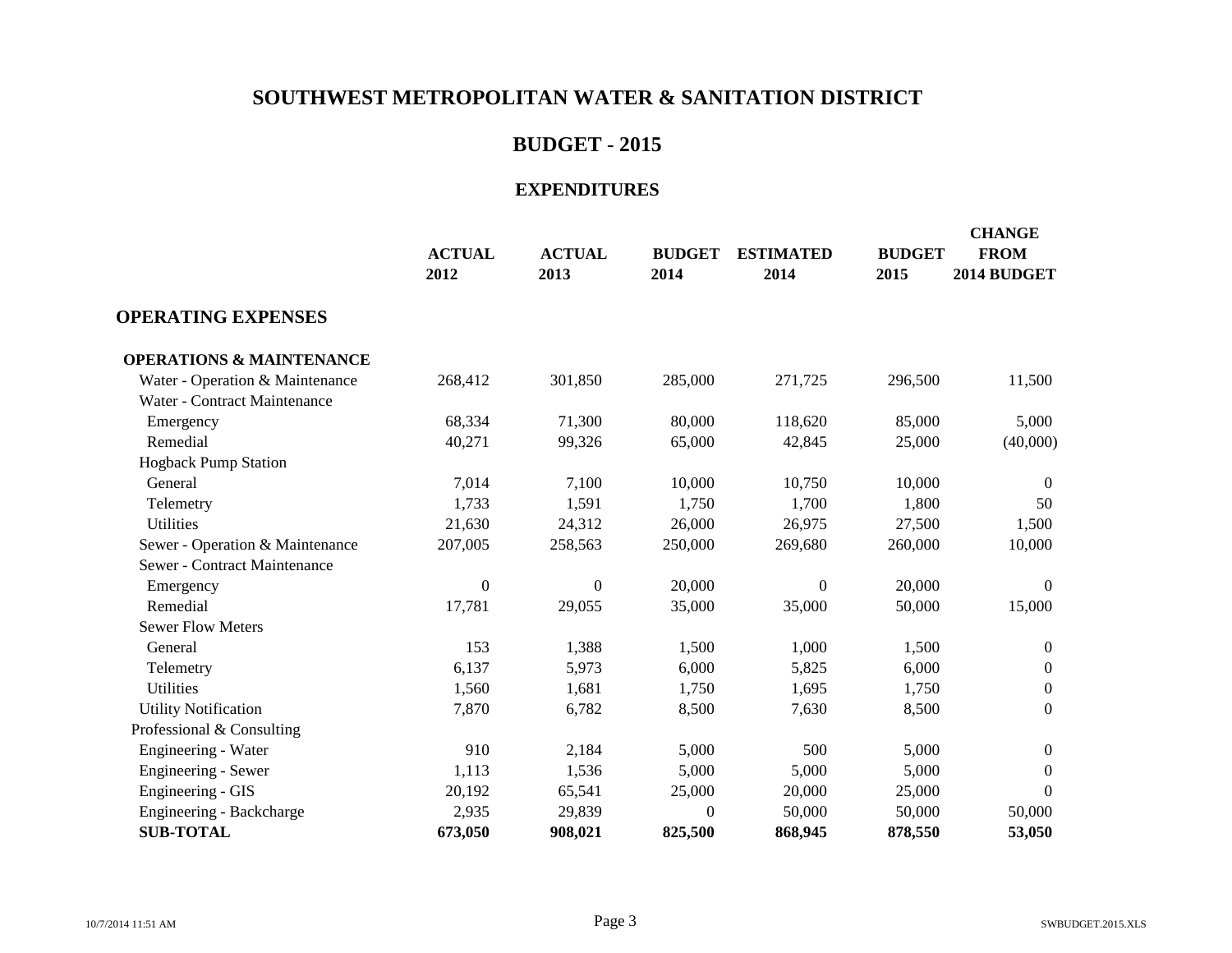## **BUDGET - 2015**

|                                        | <b>ACTUAL</b><br>2012 | <b>ACTUAL</b><br>2013 | <b>BUDGET</b><br>2014 | <b>ESTIMATED</b><br>2014 | <b>BUDGET</b><br>2015 | <b>CHANGE</b><br><b>FROM</b><br>2014 BUDGET |
|----------------------------------------|-----------------------|-----------------------|-----------------------|--------------------------|-----------------------|---------------------------------------------|
| <b>OPERATING EXPENSES (cont.)</b>      |                       |                       |                       |                          |                       |                                             |
| <b>ADMINISTRATION</b>                  |                       |                       |                       |                          |                       |                                             |
| <b>General Office Administration</b>   |                       |                       |                       |                          |                       |                                             |
| Administration                         | 395,417               | 410,013               | 435,000               | 460,500                  | 456,750               | 21,750                                      |
| Office Supplies & Expense              | 1,510                 | 2,479                 | 2,000                 | 2,625                    | 2,500                 | 500                                         |
| Dues                                   | 1,599                 | 1,723                 | 2,000                 | 1,725                    | 2,000                 | $\theta$                                    |
| Election                               | 52                    | $\theta$              | 2,000                 | 55                       | $\overline{0}$        | (2,000)                                     |
| <b>Public Relations</b>                |                       |                       |                       |                          |                       |                                             |
| Newsletters                            | 25,891                | 17,079                | 35,000                | 31,650                   | 35,000                | $\mathbf{0}$                                |
| Website / Other                        | 919                   | 2,019                 | 2,000                 | 2,275                    | 2,500                 | 500                                         |
| <b>Legal Notices</b>                   | 83                    | 87                    | 200                   | 90                       | 200                   | $\Omega$                                    |
| Professional & Consulting              |                       |                       |                       |                          |                       |                                             |
| Audit                                  | 5,100                 | 5,100                 | 6,000                 | 5,100                    | 6,000                 | $\mathbf{0}$                                |
| Legal - General                        | 36,609                | 31,579                | 35,000                | 42,450                   | 35,000                | $\Omega$                                    |
| Legal - Backcharge                     | 1,575                 | 4,942                 | $\Omega$              | 4,500                    | 5,000                 | 5,000                                       |
| Technical Advisory Committee (TAC)     | 15,586                | 13,485                | 15,000                | 12,500                   | 15,000                | $\Omega$                                    |
| Other                                  | $\theta$              | $\Omega$              | 10,000                | 85                       | 1,000                 | (9,000)                                     |
| <b>SUB-TOTAL</b>                       | 484,341               | 488,506               | 544,200               | 563,555                  | 560,950               | 16,750                                      |
| <b>INSURANCE</b>                       |                       |                       |                       |                          |                       |                                             |
| Property/Inland Marine                 | 3,450                 | 3,600                 | 4,000                 | 3,905                    | 4,000                 | $\theta$                                    |
| General Liability                      | 3,200                 | 3,475                 | 3,750                 | 4,609                    | 4,800                 | 1,050                                       |
| Directors & Officers / Commercial Crin | 3,816                 | 3,905                 | 4,750                 | 4,450                    | 4,750                 | $\theta$                                    |
| Bonds & Other                          | 175                   | 200                   | 200                   | 195                      | 200                   | $\Omega$                                    |
| <b>SUB-TOTAL</b>                       | 10,641                | 11,180                | 12,700                | 13,159                   | 13,750                | 1,050                                       |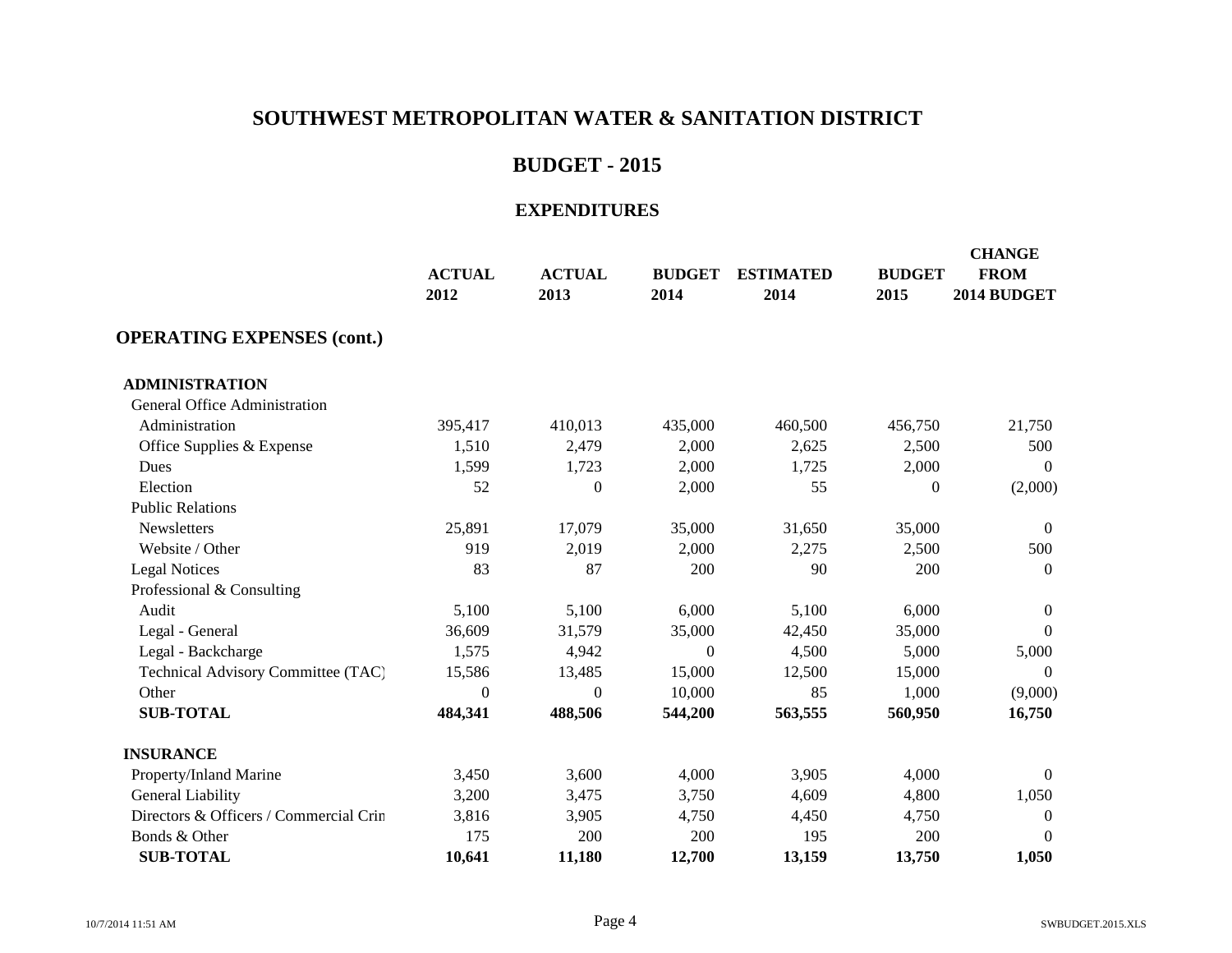## **BUDGET - 2015**

|                                    | <b>ACTUAL</b><br>2012 | <b>ACTUAL</b><br>2013 | <b>BUDGET</b><br>2014 | <b>ESTIMATED</b><br>2014 | <b>BUDGET</b><br>2015 | <b>CHANGE</b><br><b>FROM</b><br>2014 BUDGET |
|------------------------------------|-----------------------|-----------------------|-----------------------|--------------------------|-----------------------|---------------------------------------------|
| <b>OPERATING EXPENSES (cont.)</b>  |                       |                       |                       |                          |                       |                                             |
| <b>BUILDING MAINTENANCE</b>        |                       |                       |                       |                          |                       |                                             |
| Maintenance                        | 25,984                | 42,551                | 55,000                | 35,175                   | 55,000                | $\overline{0}$                              |
| Utilities                          |                       |                       |                       |                          |                       |                                             |
| Telephone/Security                 | 11,510                | 11,247                | 13,000                | 12,750                   | 13,000                | $\mathbf{0}$                                |
| Gas & Electric                     | 15,105                | 16,223                | 18,000                | 16,225                   | 18,000                | $\theta$                                    |
| Water & Sewer                      | 1,560                 | 1,314                 | 2,000                 | 775                      | 1,750                 | (250)                                       |
| <b>SUB-TOTAL</b>                   | 54,159                | 71,335                | 88,000                | 64,925                   | 87,750                | (250)                                       |
| <b>MISCELLANEOUS</b>               |                       |                       |                       |                          |                       |                                             |
| Directors Fees                     | 5,600                 | 5,500                 | 6,000                 | 5,700                    | 6,000                 | $\overline{0}$                              |
| Social Security                    | 428                   | 421                   | 480                   | 435                      | 480                   |                                             |
| Other                              | 1,357                 | 1,213                 | 1,550                 | 950                      | 1,550                 | $\mathbf{0}$                                |
| <b>SUB-TOTAL</b>                   | 7,385                 | 7,134                 | 8,030                 | 7,085                    | 8,030                 | $\bf{0}$                                    |
| <b>SUB-TOTAL OPERATING EXPENSE</b> | 1,229,576             | 1,486,176             | 1,478,430             | 1,517,669                | 1,549,030             | 70,600                                      |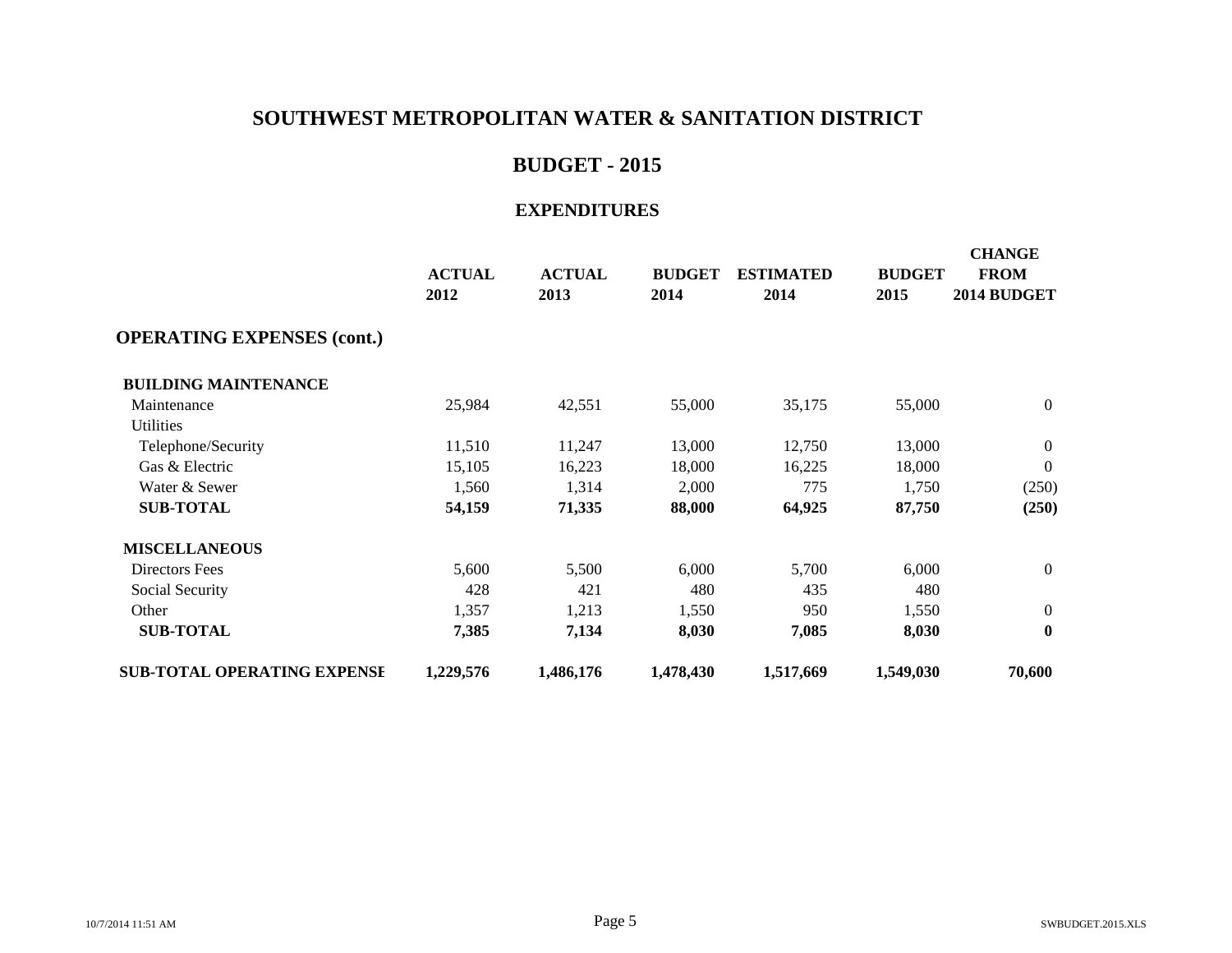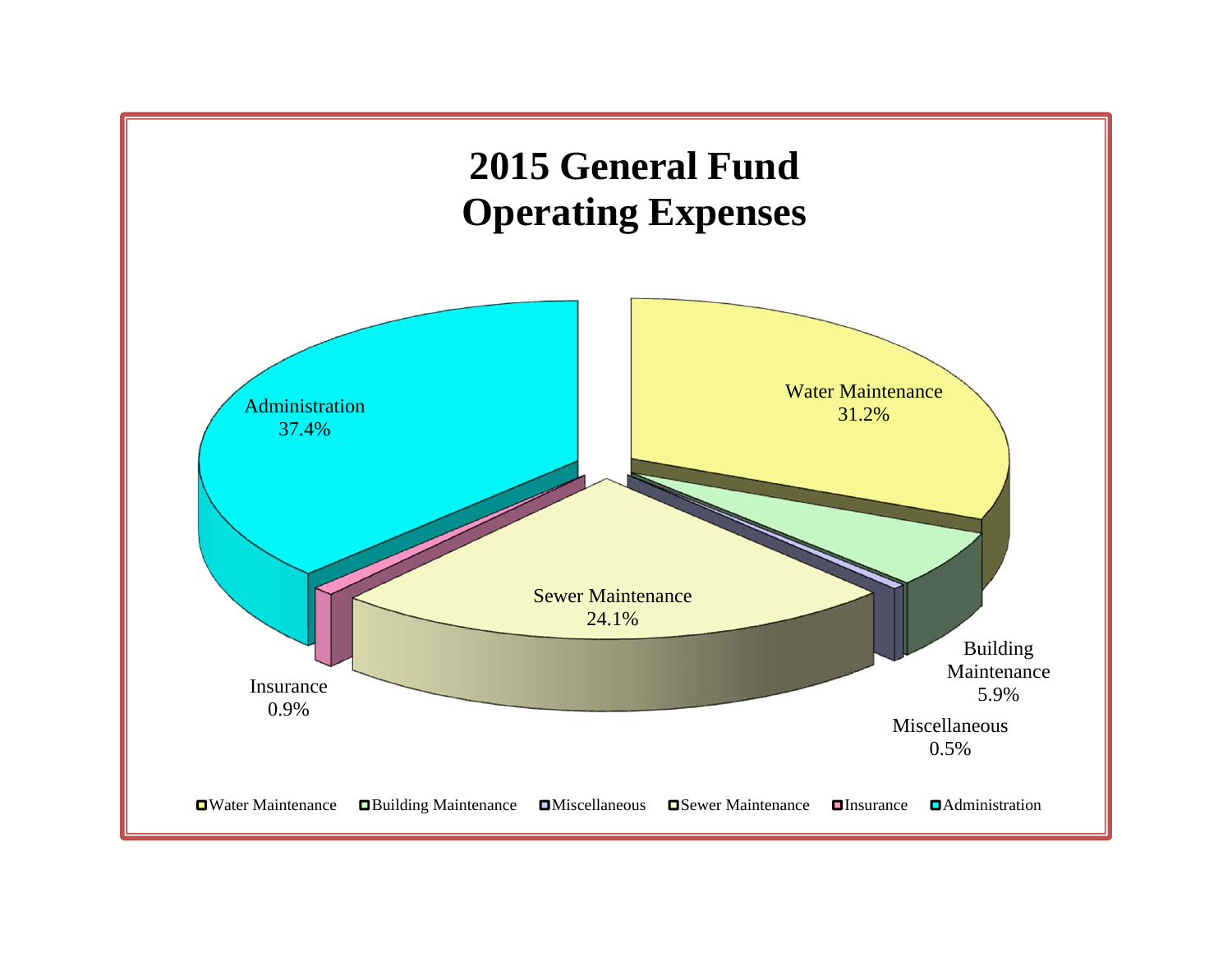## **BUDGET - 2015**

|                                          | <b>ACTUAL</b><br>2012 | <b>ACTUAL</b><br>2013 | <b>BUDGET</b><br>2014 | <b>ESTIMATED</b><br>2014 | <b>BUDGET</b><br>2015 | <b>CHANGE</b><br><b>FROM</b><br>2014 BUDGET |
|------------------------------------------|-----------------------|-----------------------|-----------------------|--------------------------|-----------------------|---------------------------------------------|
| <b>CAPITAL EXPENSES</b>                  |                       |                       |                       |                          |                       |                                             |
| <b>WATER PROJECTS</b>                    |                       |                       |                       |                          |                       |                                             |
| <b>Replacements &amp; Rehabilitation</b> |                       |                       |                       |                          |                       |                                             |
| PRV Replacement (CIP-13-1W)              |                       | 66,867                |                       |                          |                       |                                             |
| PRV Replacement (CIP-14-1W)              |                       |                       | 124,200               | 116,120                  |                       |                                             |
| Simms Way Replacement (CIP-15-1W)        |                       |                       |                       |                          | 94,795                |                                             |
| <b>New Facilities</b>                    |                       |                       |                       |                          |                       |                                             |
| Meadow Sanctuary Loop (CIP-11-1W)        | 3,575                 |                       |                       |                          |                       |                                             |
| Herrick-Dale Loop (CIP-11-2W)            | 72,861                |                       |                       |                          |                       |                                             |
| Blakeland Loop (CIP-14-2W)               |                       |                       | 303,540               | 273,750                  |                       |                                             |
| <b>SUB-TOTAL</b>                         | 76,436                | 66,867                | 427,740               | 389,870                  | 94,795                | (332, 945)                                  |
| <b>SEWER PROJECTS</b>                    |                       |                       |                       |                          |                       |                                             |
| <b>Replacement &amp; Rehabilitation</b>  |                       |                       |                       |                          |                       |                                             |
| D-Line CIPP (CIP-12-1S)                  | 2,484,541             | 30,050                |                       |                          |                       |                                             |
| C-Line & Dutch Creek Flow Meter Re       | 16,438                | 19,870                |                       |                          |                       |                                             |
| A-Line CIPP (CIP-13-1S)                  | 12,027                | 2,061,280             | 200,000               | 1,568,820                |                       |                                             |
| Flow Meter Rehab. (CIP-13-2S)            |                       | 35,625                |                       |                          |                       |                                             |
| Simms Wy Replacement (CIP-13-3S)         |                       | 33,816                |                       |                          |                       |                                             |
| C-Line CIPP (CIP-14-1S)                  |                       |                       | 1,506,971             | 1,106,250                | 368,750               |                                             |
| B-Line CIPP (CIP-15-1S)                  |                       |                       |                       |                          | 1,250,600             |                                             |
| Garrison Ct. Replacement (CIP-15-2S)     |                       |                       |                       |                          | 105,800               |                                             |
| Cooper Pl. Replacement (CIP-15-3S)       |                       |                       |                       |                          | 273,700               |                                             |
| Sewer Rehabilitation (CIPP)              |                       |                       | 25,000                |                          | 25,000                |                                             |
| <b>New Facilities</b>                    |                       |                       |                       |                          |                       |                                             |
| <b>SUB-TOTAL</b>                         | 2,513,006             | 2,180,641             | 1,731,971             | 2,675,070                | 2,023,850             | 291,879                                     |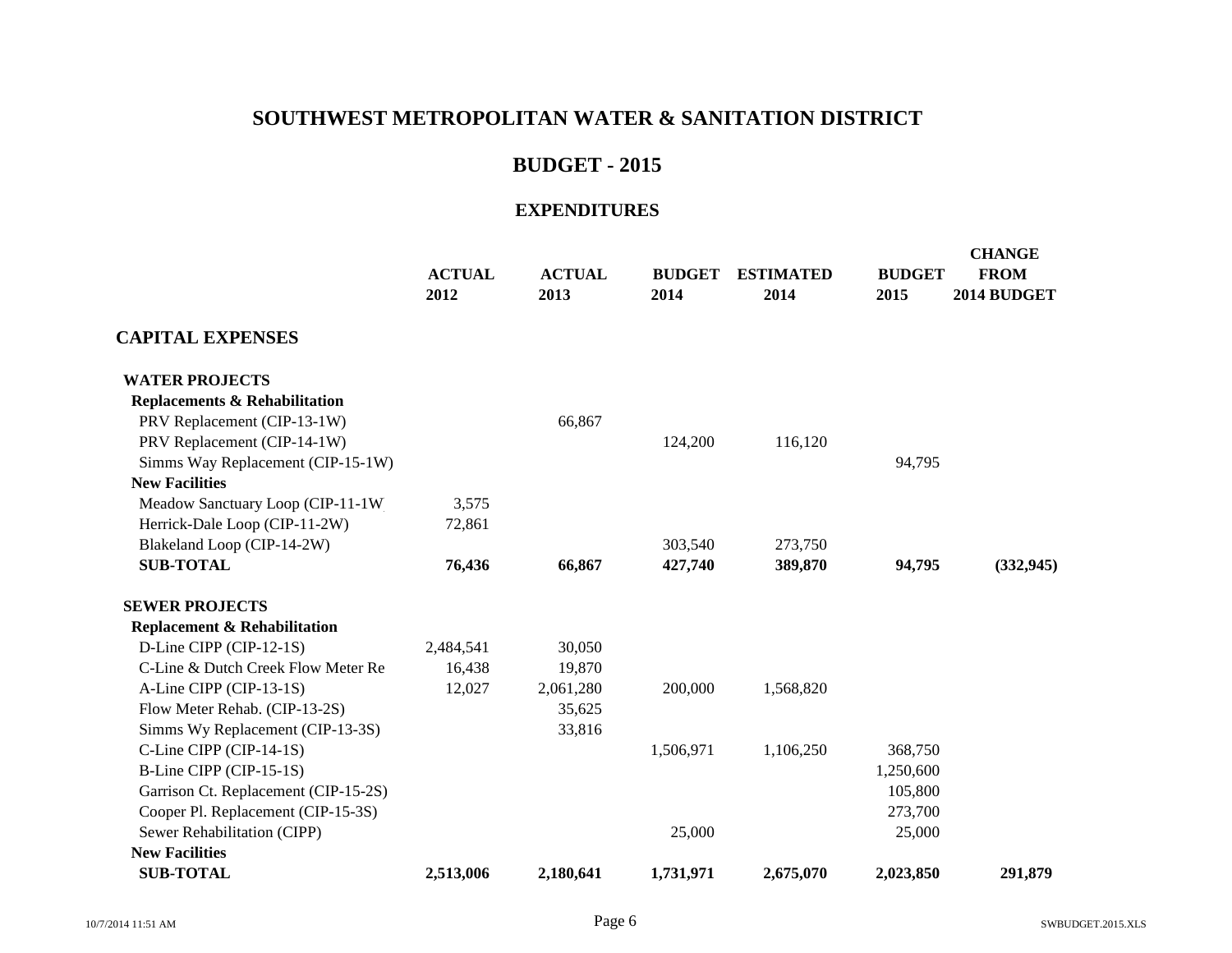## **BUDGET - 2015**

|                                   | <b>ACTUAL</b><br>2012 | <b>ACTUAL</b><br>2013 | <b>BUDGET</b><br>2014 | <b>ESTIMATED</b><br>2014 | <b>BUDGET</b> | <b>CHANGE</b><br><b>FROM</b><br>2015 2014 BUDGET |
|-----------------------------------|-----------------------|-----------------------|-----------------------|--------------------------|---------------|--------------------------------------------------|
| <b>CAPITAL EXPENSES (cont)</b>    |                       |                       |                       |                          |               |                                                  |
| <b>OFFICE/BUILDING PROJECTS</b>   |                       |                       |                       |                          |               |                                                  |
| Telephone System                  |                       |                       | 16,000                | 20,215                   |               |                                                  |
| <b>Security System</b>            |                       |                       |                       | 6,995                    |               |                                                  |
| Hogback Landscape                 |                       |                       |                       | 30,000                   | 30,000        |                                                  |
| <b>SUB-TOTAL</b>                  | $\bf{0}$              | $\bf{0}$              | 16,000                | 57,210                   | 30,000        | 14,000                                           |
| <b>CONTINGENCY/EMERGENCIES</b>    |                       |                       |                       |                          |               |                                                  |
| <b>Emergency Reserve</b>          |                       |                       | 17,824                |                          | 28,672        |                                                  |
| Contingency                       |                       |                       | 215,971               |                          | 211,865       |                                                  |
| <b>SUB-TOTAL</b>                  | $\bf{0}$              | $\bf{0}$              | 233,795               | $\bf{0}$                 | 240,536       | 6,741                                            |
| <b>SUB-TOTAL CAPITAL EXPENSES</b> | 2,589,442             | 2,247,508             | 2,409,506             | 3,122,150                | 2,389,181     | (20, 325)                                        |
| <b>TOTAL EXPENDITURES</b>         | 3,819,018             | 3,733,684             | 3,887,936             | 4,639,819                | 3,938,211     | 50,275                                           |
| <b>ENDING FUNDS AVAILABLE</b>     | 35,529,558            | 32, 121, 318          | 28,827,524            | 29,118,809               | 26,136,325    |                                                  |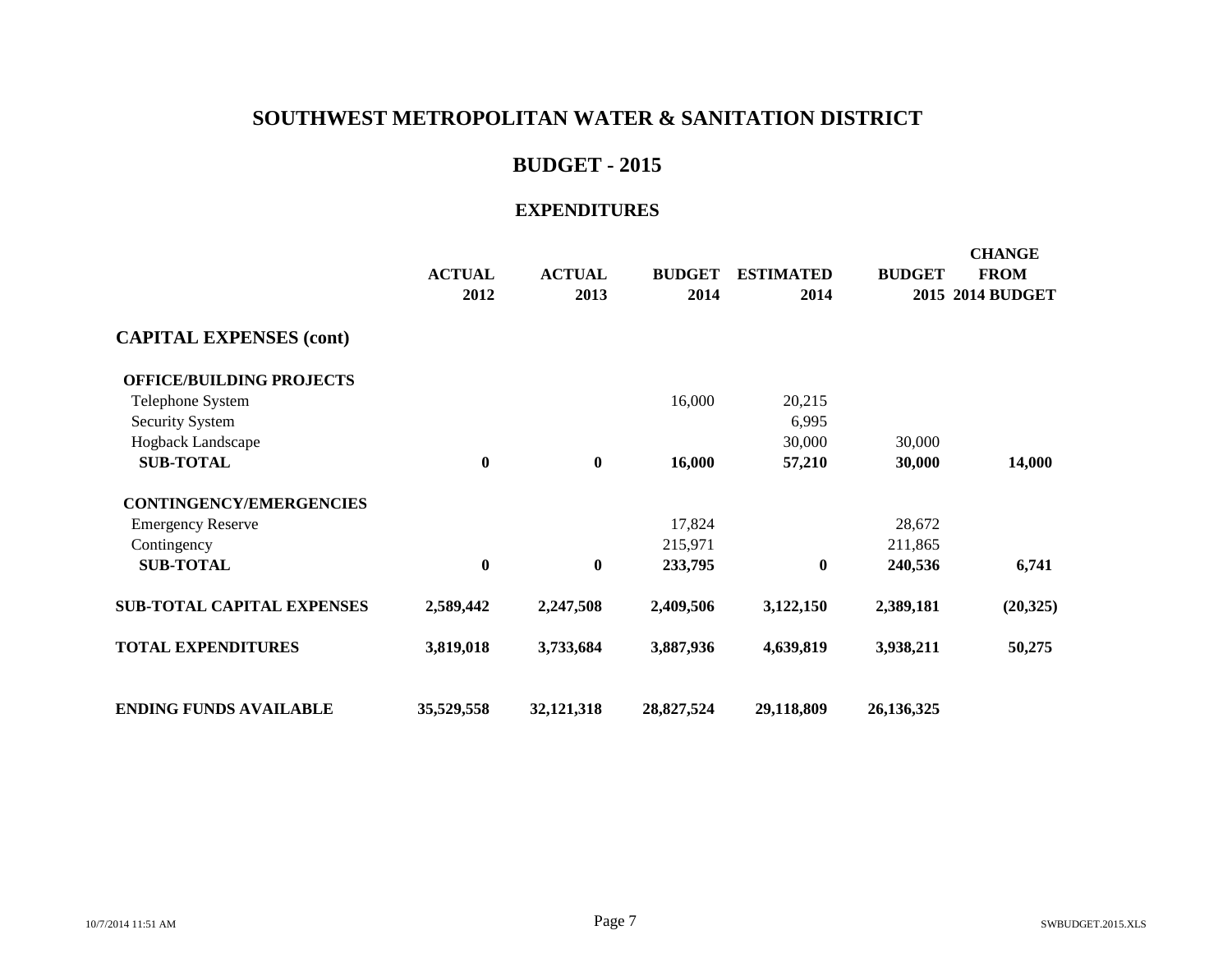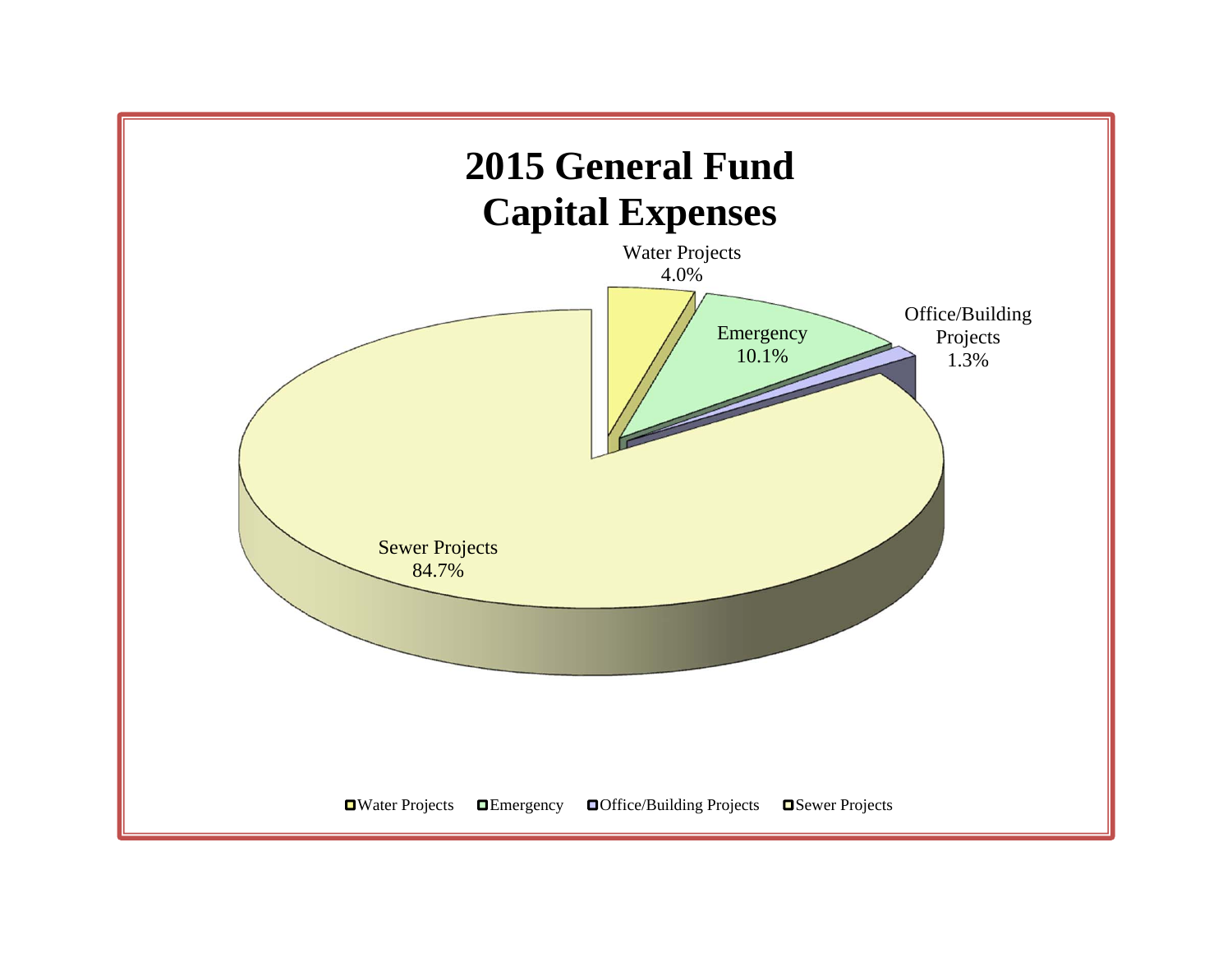## **BUDGET - 2015**

#### **PROPERTY TAX COMPUTATION**

| <b>ASSESSED VALUATION</b> | <b>TAX</b>  | <b>TAX</b>  | <b>TAX</b>    | <b>TAX</b>                               |  |
|---------------------------|-------------|-------------|---------------|------------------------------------------|--|
|                           | <b>YEAR</b> | <b>YEAR</b> | <b>YEAR</b>   | <b>YEAR</b><br>2012.000<br>376, 177, 465 |  |
|                           | 2009.000    | 2010.000    | 2011.000      |                                          |  |
| <b>Jefferson County</b>   | 398,732,310 | 383,031,180 | 377, 363, 435 |                                          |  |
| <b>Arapahoe County</b>    | 50,314,150  | 48,963,160  | 52,937,270    | 55,361,864                               |  |
| <b>Douglas County</b>     | 12,544,180  | 12,087,280  | 12,651,987    | 12,564,700                               |  |
| <b>Total</b>              | 415,732,810 | 444,081,620 | 442,952,692   | 444,104,029                              |  |
| <b>MILL LEVY</b>          |             |             |               |                                          |  |
| Debt Service              | 0.000       | 0.000       | 0.000         | 0.000                                    |  |
| Refunds & Abatements      | 0.000       | 0.000       | 0.000         | 0.000                                    |  |
| <b>General Operations</b> | 0.000       | 0.000       | 0.000         | 0.000                                    |  |
| <b>Total</b>              | 0.000       | 0.000       | 0.000         | 0.000                                    |  |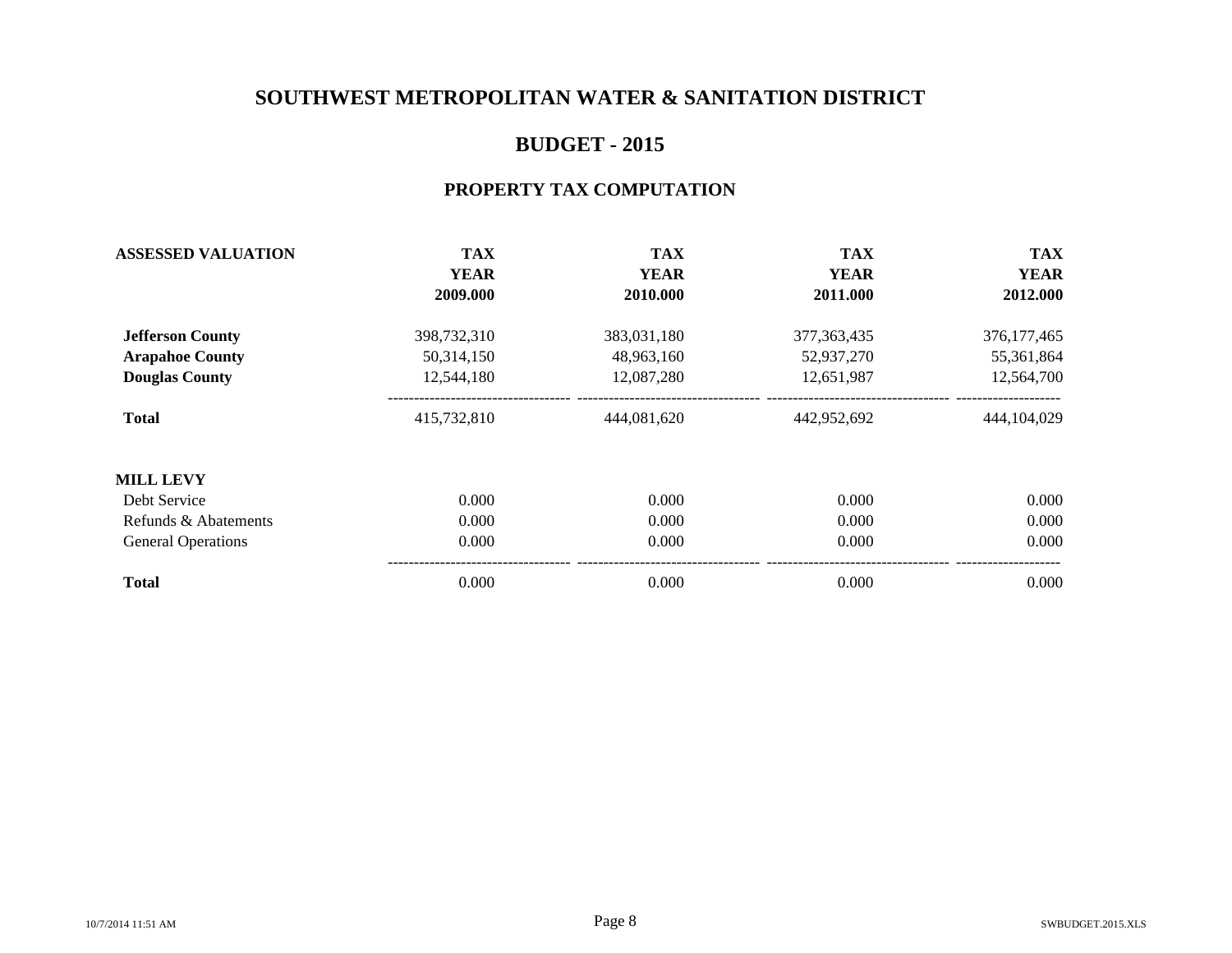## **BUDGET - 2015**

#### **PROPERTY TAX COMPUTATION**

| <b>ASSESSED VALUATION</b> | <b>TAX</b>   | <b>TAX</b>   | <b>TAX</b>     | <b>TAX</b>  |
|---------------------------|--------------|--------------|----------------|-------------|
|                           | <b>YEAR</b>  | <b>YEAR</b>  | <b>YEAR</b>    | <b>YEAR</b> |
|                           | 2009.000     | 2010.000     | 2011.000       | 2012.000    |
| PROPERTY TAXES ASSESSED   |              |              |                |             |
| <b>Jefferson County</b>   |              |              |                |             |
| Debt Service              | $\Omega$     | 0            | 0              | $\Omega$    |
| Refunds & Abatements      | 0            | 0            |                | $\Omega$    |
| <b>General Operations</b> | $\Omega$     | 0            |                | $\Omega$    |
| <b>Arapahoe County</b>    |              |              |                |             |
| Debt Service              | $\Omega$     | 0            | $\theta$       | $\Omega$    |
| Refunds & Abatements      | 0            | 0            |                | 0           |
| <b>General Operations</b> | $\Omega$     | 0            | $^{(1)}$       | $\Omega$    |
| <b>Douglas County</b>     |              |              |                |             |
| Debt Service              | $\Omega$     | 0            | 0              | $\Omega$    |
| Refunds & Abatements      | 0            | 0            | $^{(1)}$       | $\Omega$    |
| <b>General Operations</b> | 0            | 0            | $\mathbf{0}$   | $\Omega$    |
| <b>Total Tax Assessed</b> |              |              |                |             |
| Debt Service              | $\Omega$     | 0            | 0              | 0           |
| Refunds & Abatements      |              | 0            |                | $\theta$    |
| <b>General Operations</b> | 0            | $\Omega$     | 0              | $\Omega$    |
| <b>Total</b>              | $\mathbf{0}$ | $\mathbf{0}$ | $\overline{0}$ | 0           |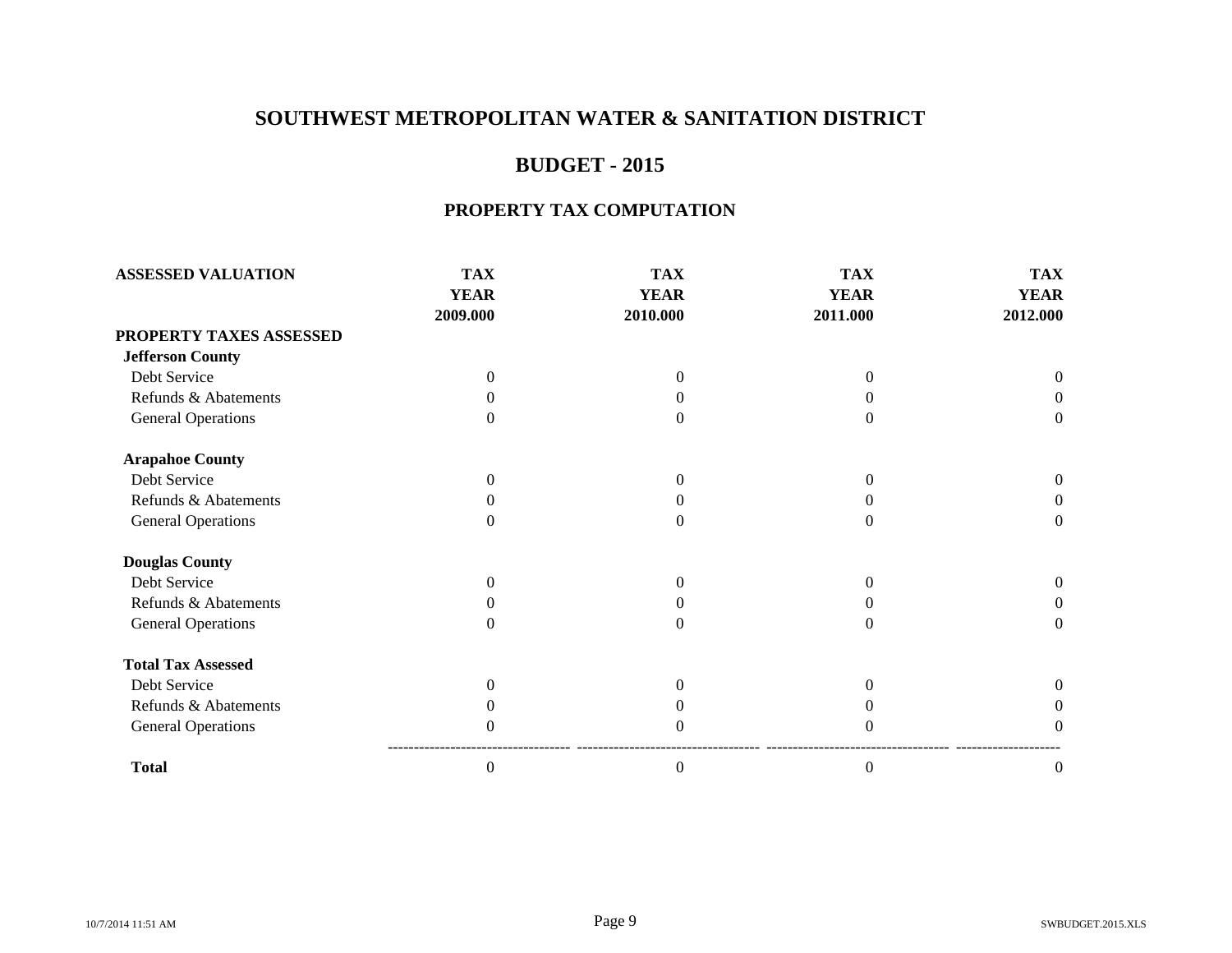## **BUDGET - 2015**

## **EXHIBIT A SUMMARY OF EXPENDITURES**

|                                                          | <b>ACTUAL</b><br>2012 | <b>ACTUAL</b><br>2013 | <b>BUDGET</b><br>2014 | <b>ESTIMATED</b><br>2014 | <b>BUDGET</b><br>2015 | <b>CHANGE</b><br><b>FROM</b><br>2014 BUDGET |
|----------------------------------------------------------|-----------------------|-----------------------|-----------------------|--------------------------|-----------------------|---------------------------------------------|
| <b>OPERATING EXPENSES</b>                                |                       |                       |                       |                          |                       |                                             |
| Water (Schedule I)                                       | 1,411,879             | 1,535,980             | 1,484,500             | 1,473,705                | 1,454,550             | (29,950)                                    |
| Sewer (Schedule I)                                       | 850,774               | 972,972               | 951,000               | 993,640                  | 1,023,000             | 72,000                                      |
| Administration (Schedule I)                              | 542,999               | 543,797               | 606,200               | 623,405                  | 620,300               | 14,100                                      |
| Other Operating Expenses (Schedule I                     | 72,185                | 89,649                | 108,730               | 85,169                   | 109,530               | 800                                         |
| <b>EXPENDITURES NOT REQUIRING</b><br><b>FUNDS</b>        |                       |                       |                       |                          |                       |                                             |
| Depreciation & Amortization                              | 1,652,771             | 1,691,002             | 1,672,000             | 1,712,750                | 1,713,350             | 41,350                                      |
| <b>ADDITIONAL EXPENDITURES</b><br><b>REQUIRING FUNDS</b> |                       |                       |                       |                          |                       |                                             |
| <b>Water Projects</b>                                    | 76,436                | 66,867                | 427,740               | 389,870                  | 94,795                | (332, 945)                                  |
| Sewer Projects                                           | 2,513,006             | 2,180,641             | 1,731,971             | 2,675,070                | 2,023,850             | 291,879                                     |
| <b>Office/Building Projects</b>                          | 0                     | $\theta$              | 16,000                | 57,210                   | 30,000                | 14,000                                      |
| Emergencies                                              | $\overline{0}$        | $\overline{0}$        | 233,795               | $\mathbf{0}$             | 240,536               | 6,741                                       |
| <b>OPERATING EXPENDITURES</b>                            |                       |                       |                       |                          |                       |                                             |
| <b>REQUIRING APPROPRIATION</b>                           | 3,814,508             | 3,698,903             | 3,887,936             | 4,585,319                | 3,883,211             | (4,725)                                     |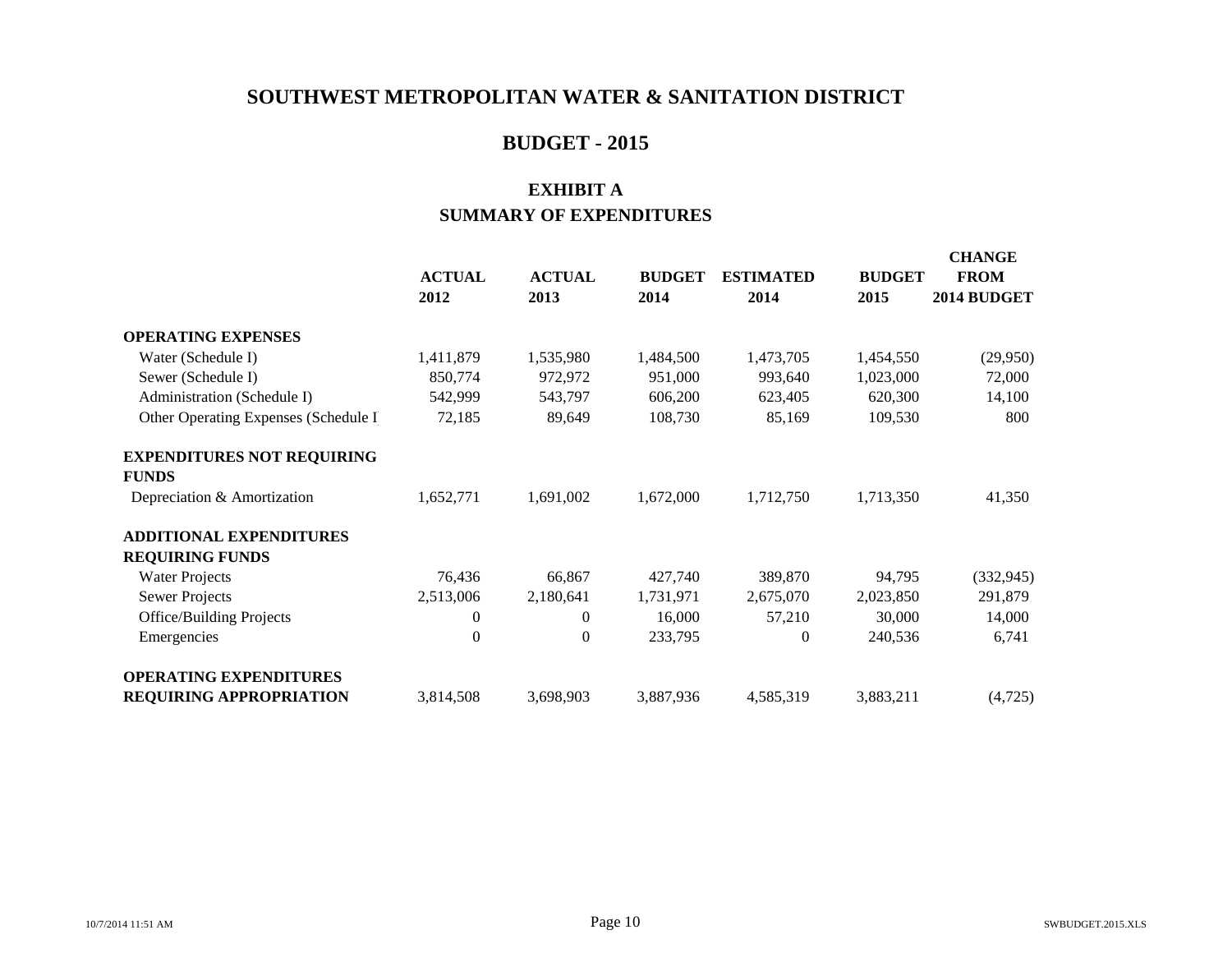#### **BUDGET - 2015**

#### **EXHIBIT A - SCHEDULE I OPERATING EXPENSES**

|                                    |                       |                       |                       |                          |                       |                            | <b>CHANGE</b>     |  |  |
|------------------------------------|-----------------------|-----------------------|-----------------------|--------------------------|-----------------------|----------------------------|-------------------|--|--|
|                                    | <b>ACTUAL</b><br>2012 | <b>ACTUAL</b><br>2013 | <b>BUDGET</b><br>2014 | <b>ESTIMATED</b><br>2014 | <b>BUDGET</b><br>2015 | <b>FROM</b><br>2014 BUDGET |                   |  |  |
| <b>WATER</b>                       |                       |                       |                       |                          |                       |                            |                   |  |  |
| Water - Operation & Maintenance    | 268,412               | 301,850               | 285,000               | 271,725                  | 296,500               | 11,500                     |                   |  |  |
| Water - Contract Maintenance       |                       |                       |                       |                          |                       |                            |                   |  |  |
| Emergency                          | 68,334                | 71,300                | 80,000                | 118,620                  | 85,000                | 5,000                      |                   |  |  |
| Remedial                           | 40,271                | 99,326                | 65,000                | 42,845                   | 25,000                | (40,000)                   |                   |  |  |
| <b>Hogback Pump Station</b>        |                       |                       |                       |                          |                       |                            |                   |  |  |
| General                            | 7,014                 | 7,100                 | 10,000                | 10,750                   | 10,000                | $\boldsymbol{0}$           |                   |  |  |
| Telemetry                          | 1,733                 | 1,591                 | 1,750                 | 1,700                    | 1,800                 | 50                         |                   |  |  |
| <b>Utilities</b>                   | 21,630                | 24,312                | 26,000                | 26,975                   | 27,500                | 1,500                      |                   |  |  |
| Engineering - Water                | 910                   | 2,184                 | 5,000                 | 500                      | 5,000                 | $\boldsymbol{0}$           |                   |  |  |
| Engineering - GIS                  | 10,096                | 32,771                | 12,500                | 10,000                   | 12,500                | $\mathbf{0}$               |                   |  |  |
| <b>Utility Notification</b>        | 3,935                 | 3,391                 | 4,250                 | 3,815                    | 4,250                 | $\Omega$                   |                   |  |  |
| Depreciation & Amortization        | 989,544               | 992,155               | 995,000               | 986,775                  | 987,000               | (8,000)                    |                   |  |  |
| <b>TOTAL</b>                       | 1,411,879             | 1,535,980             | 1,484,500             | 1,473,705                | 1,454,550             | (29,950)                   |                   |  |  |
| <b>SEWER</b>                       |                       |                       |                       |                          |                       |                            |                   |  |  |
| Sewer - Operation & Maintenance    | 207,005               | 258,563               | 250,000               | 269,680                  | 260,000               | 10,000                     |                   |  |  |
| Sewer - Contract Maintenance       |                       |                       |                       |                          |                       |                            |                   |  |  |
| Emergency                          | $\boldsymbol{0}$      | $\boldsymbol{0}$      | 20,000                | $\boldsymbol{0}$         | 20,000                | $\boldsymbol{0}$           |                   |  |  |
| Remedial                           | 17,781                | 29,055                | 35,000                | 35,000                   | 50,000                | 15,000                     |                   |  |  |
| <b>Sewer Flow Meters</b>           |                       |                       |                       |                          |                       |                            |                   |  |  |
| General                            | 153                   | 1,388                 | 1,500                 | 1,000                    | 1,500                 | $\boldsymbol{0}$           |                   |  |  |
| Telemetry                          | 6,137                 | 5,973                 | 6,000                 | 5,825                    | 6,000                 | $\boldsymbol{0}$           |                   |  |  |
| <b>Utilities</b>                   | 1,560                 | 1,681                 | 1,750                 | 1,695                    | 1,750                 | $\mathbf{0}$               |                   |  |  |
| Engineering - Sewer                | 1,113                 | 1,536                 | 5,000                 | 5,000                    | 5,000                 | $\boldsymbol{0}$           |                   |  |  |
| Engineering - GIS                  | 10,096                | 32,771                | 12,500                | 10,000                   | 12,500                | $\mathbf{0}$               |                   |  |  |
| <b>Utility Notification</b>        | 3,935                 | 3,391                 | 4,250                 | 3,815                    | 4,250                 | $\mathbf{0}$               |                   |  |  |
| Depreciation & Amortization        | 602,994               | 638,614               | 615,000               | 661,625                  | 662,000               | 47,000                     |                   |  |  |
| <b>TOTAL</b><br>10/7/2014 11:51 AM | 850,774               | 972,972 Page 11       | 951,000               | 993,640                  | 1,023,000             | 72,000                     | SWBUDGET.2015.XLS |  |  |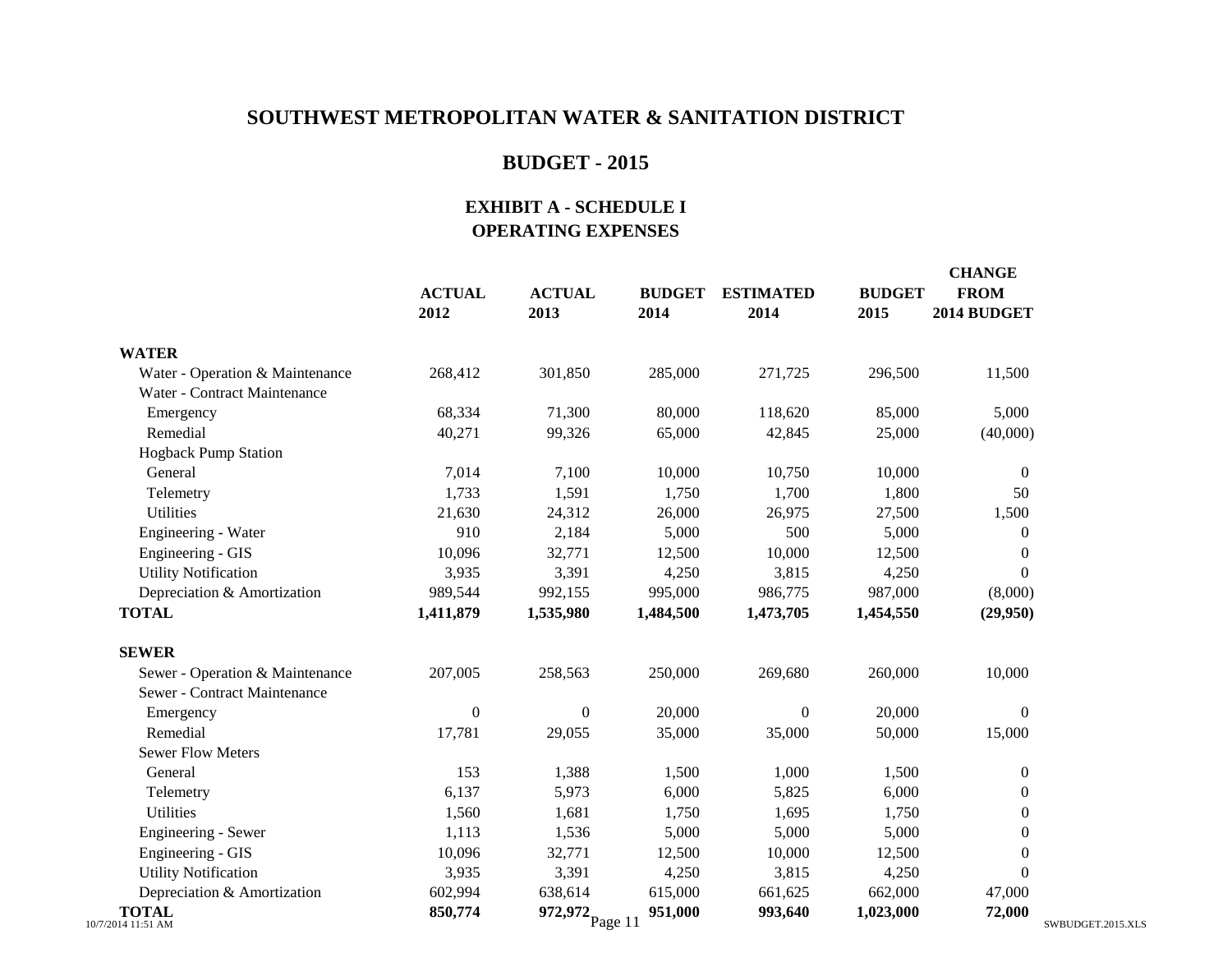## **BUDGET - 2015**

#### **EXHIBIT A - SCHEDULE I OPERATING EXPENSES**

|                                    | <b>ACTUAL</b><br>2012 | <b>ACTUAL</b><br>2013 | <b>BUDGET</b><br>2014 | <b>ESTIMATED</b><br>2014 | <b>BUDGET</b><br>2015 | <b>CHANGE</b><br><b>FROM</b><br>2014 BUDGET |
|------------------------------------|-----------------------|-----------------------|-----------------------|--------------------------|-----------------------|---------------------------------------------|
| <b>ADMINISTRATION</b>              |                       |                       |                       |                          |                       |                                             |
| General Office Administration      |                       |                       |                       |                          |                       |                                             |
| Administration                     | 395,417               | 410,013               | 435,000               | 460,500                  | 456,750               | 21,750                                      |
| Office Supplies & Expense          | 1,510                 | 2,479                 | 2,000                 | 2,625                    | 2,500                 | 500                                         |
| Dues                               | 1,599                 | 1,723                 | 2,000                 | 1,725                    | 2,000                 | $\theta$                                    |
| Election                           | 52                    | $\theta$              | 2,000                 | 55                       | $\theta$              | (2,000)                                     |
| <b>Public Relations</b>            |                       |                       |                       |                          |                       |                                             |
| Newsletters                        | 25,891                | 17,079                | 35,000                | 31,650                   | 35,000                | $\theta$                                    |
| Website / Other                    | 919                   | 2,019                 | 2,000                 | 2,275                    | 2,500                 | 500                                         |
| <b>Legal Notices</b>               | 83                    | 87                    | 200                   | 90                       | 200                   | $\Omega$                                    |
| Professional & Consulting          |                       |                       |                       |                          |                       |                                             |
| Audit                              | 5,100                 | 5,100                 | 6,000                 | 5,100                    | 6,000                 | $\boldsymbol{0}$                            |
| Legal - General                    | 36,609                | 31,579                | 35,000                | 42,450                   | 35,000                | $\theta$                                    |
| Technical Advisory Committee (TAC) | 15,586                | 13,485                | 15,000                | 12,500                   | 15,000                | $\Omega$                                    |
| Other                              | $\overline{0}$        | $\mathbf{0}$          | 10,000                | 85                       | 1,000                 | (9,000)                                     |
| Depreciation                       | 60,233                | 60,233                | 62,000                | 64,350                   | 64,350                | 2,350                                       |
| <b>TOTAL</b>                       | 542,999               | 543,797               | 606,200               | 623,405                  | 620,300               | 14,100                                      |
| <b>BUILDING MAINTENANCE</b>        |                       |                       |                       |                          |                       |                                             |
| Maintenance                        | 25,984                | 42,551                | 55,000                | 35,175                   | 55,000                | $\overline{0}$                              |
| <b>Utilities</b>                   |                       |                       |                       |                          |                       |                                             |
| Telephone/Security                 | 11,510                | 11,247                | 13,000                | 12,750                   | 13,000                | $\boldsymbol{0}$                            |
| Gas & Electric                     | 15,105                | 16,223                | 18,000                | 16,225                   | 18,000                | $\theta$                                    |
| Water & Sewer                      | 1,560                 | 1,314                 | 2,000                 | 775                      | 1,750                 | (250)                                       |
| <b>TOTAL</b>                       | 54,159                | 71,335                | 88,000                | 64,925                   | 87,750                | (250)                                       |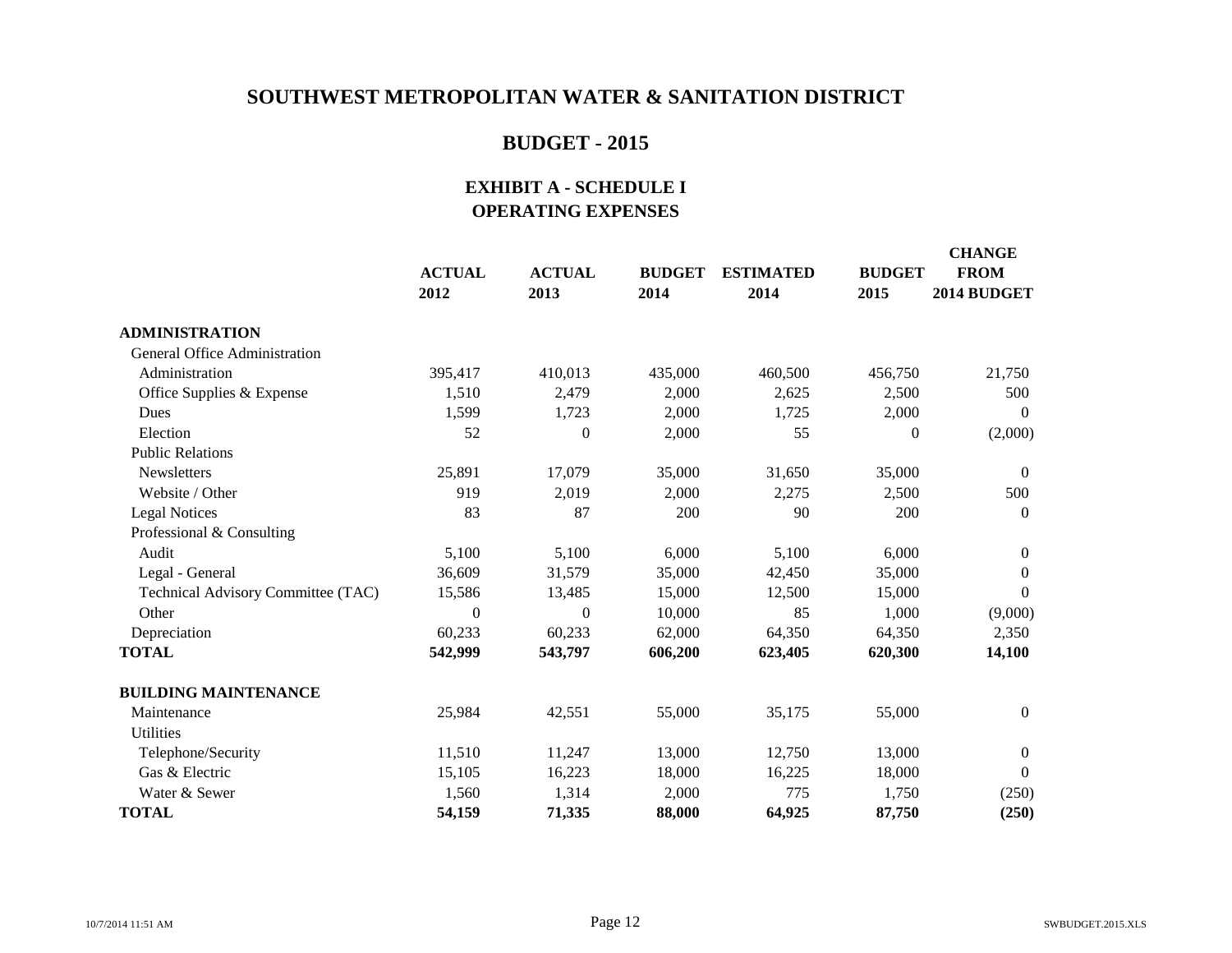#### **BUDGET - 2015**

#### **EXHIBIT A - SCHEDULE I OPERATING EXPENSES**

|                                        | <b>ACTUAL</b><br>2012 | <b>ACTUAL</b><br>2013 | <b>BUDGET</b><br>2014 | <b>ESTIMATED</b><br>2014 | <b>BUDGET</b><br>2015 | <b>CHANGE</b><br><b>FROM</b><br>2014 BUDGET |
|----------------------------------------|-----------------------|-----------------------|-----------------------|--------------------------|-----------------------|---------------------------------------------|
| <b>INSURANCE</b>                       |                       |                       |                       |                          |                       |                                             |
| Property/Inland Marine                 | 3,450                 | 3,600                 | 4,000                 | 3,905                    | 4,000                 | $\theta$                                    |
| General Liability                      | 3,200                 | 3,475                 | 3,750                 | 4,609                    | 4,800                 | 1,050                                       |
| Directors & Officers / Commercial Crin | 3,816                 | 3,905                 | 4,750                 | 4,450                    | 4,750                 | $\Omega$                                    |
| Bonds & Other                          | 175                   | <b>200</b>            | <b>200</b>            | 195                      | 200                   | $\theta$                                    |
| <b>TOTAL</b>                           | 10,641                | 11,180                | 12,700                | 13,159                   | 13,750                | 1,050                                       |
| <b>MISCELLANEOUS</b>                   |                       |                       |                       |                          |                       |                                             |
| Directors Fees                         | 5,600                 | 5,500                 | 6,000                 | 5,700                    | 6,000                 | $\theta$                                    |
| Social Security                        | 428                   | 421                   | 480                   | 435                      | 480                   | $\mathbf{0}$                                |
| Other                                  | 1,357                 | 1,213                 | 1,550                 | 950                      | 1,550                 | $\theta$                                    |
| <b>TOTAL</b>                           | 7,385                 | 7,134                 | 8,030                 | 7,085                    | 8,030                 | $\mathbf{0}$                                |
| TOTAL OPERATING EXPENSES               | 2,877,837             | 3,142,397             | 3,150,430             | 3,175,919                | 3,207,380             | 56,950                                      |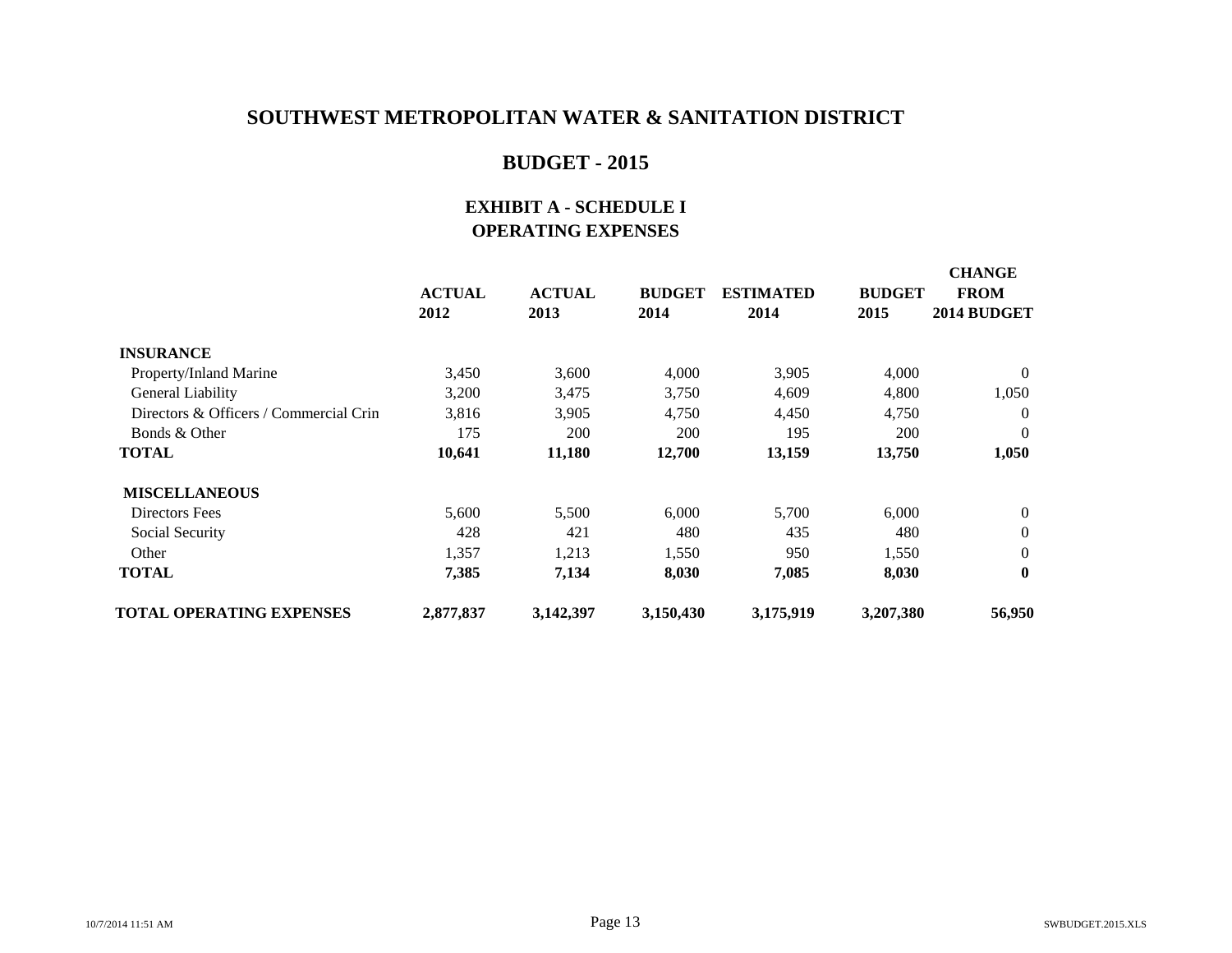#### **BUDGET - 2015**

#### **EXHIBIT B LEASE - PURCHASE SUPPLEMENTAL SCHEDULE (29-1-103(3)(d), C.R.S)**

#### **I. Real Property Lease - Purchase Agreements:**

Total Amount to be expended for all Real Property Lease - Purchase Agreements in 2013

\$0.00

#### **II. All Lease - Purchase Agreements Not Involving Real Property:**

Total Amount to be expended for all Non-Real Property Lease - Purchase Agreements in 2013

\$0.00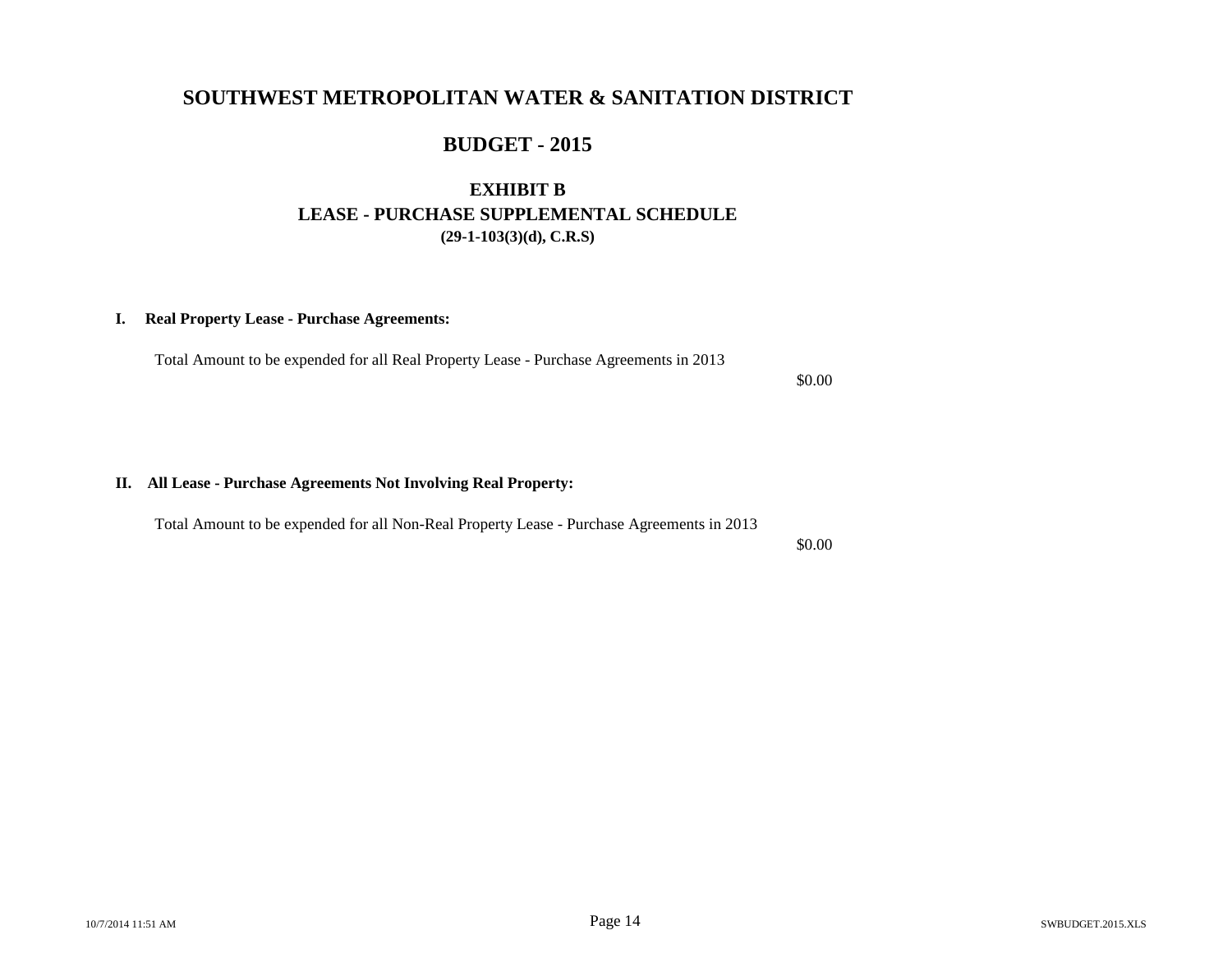#### **SOUTHWEST METROPOLITAN WATER AND SANITATION DISTRICT Ten Year Financial Plan**

**2015-2024**

|                                                    | <b>ACTUAL</b> | <b>ESTIMATED</b> | <b>BUDGETED</b> |                  |              |                |              |                |                  |              |              |                |
|----------------------------------------------------|---------------|------------------|-----------------|------------------|--------------|----------------|--------------|----------------|------------------|--------------|--------------|----------------|
|                                                    | 2013          | 2014             | 2015            | 2016             | 2017         | 2018           | 2019         | 2020           | 2021             | 2022         | 2023         | 2024           |
| <b>BEGINNING FUNDS AVAILABLE</b>                   | 35,529,558    | 32,121,318       | 29,118,809      | 26,136,326       | 25,071,161   | 23,860,843     | 22,943,369   | 22,290,657     | 21,803,255       | 21,490,759   | 20,971,213   | 20,571,771     |
| <b>REVENUE</b>                                     |               |                  |                 |                  |              |                |              |                |                  |              |              |                |
| <b>Operating Revenue</b>                           |               |                  |                 |                  |              |                |              |                |                  |              |              |                |
| Property taxes General Revenue (Exhibit 1)         | $\mathbf{0}$  | $\mathbf{0}$     | $\mathbf{0}$    | $\mathbf{0}$     | $\mathbf{0}$ | $\overline{0}$ | $\mathbf{0}$ | $\mathbf{0}$   | $\mathbf{0}$     | $\mathbf{0}$ | $\mathbf{0}$ | $\Omega$       |
| Property taxes Debt Service (Exhibit 1)            | $\Omega$      | $\mathbf{0}$     | $\Omega$        | $\overline{0}$   | $\theta$     | $\Omega$       | $\mathbf{0}$ | $\mathbf{0}$   | $\mathbf{0}$     | $\mathbf{0}$ | $\mathbf{0}$ | $\Omega$       |
| Specific ownership taxes                           | $\Omega$      | $\mathbf{0}$     | $\Omega$        | $\overline{0}$   | $\mathbf{0}$ | $\Omega$       | $\mathbf{0}$ | $\mathbf{0}$   | $\overline{0}$   | $\mathbf{0}$ | $\mathbf{0}$ | $\Omega$       |
| <b>Service Fees</b>                                | $\Omega$      | $\Omega$         | 177,100         | 178,540          | 358,320      | 359,570        | 540,250      | 541,150        | 722,740          | 723,940      | 904,920      | 904,920        |
| Tap administrative fees                            | $\Omega$      | 2,300            | $\Omega$        | $\overline{0}$   | $\Omega$     | $\Omega$       | $\Omega$     | $\overline{0}$ | $\overline{0}$   | $\mathbf{0}$ | $\mathbf{0}$ | $\Omega$       |
| Sewer contract fees                                | 15,000        | 15,000           | 15,000          | 15,000           | 15,000       | 15,000         | 15,000       | 15,000         | 15,000           | 15,000       | 15,000       | 15,000         |
| Office lease                                       | 21,896        | 26,475           | 26,400          | 27,456           | 28,554       | 29,696         | 30,884       | 32,120         | 33,404           | 34,741       | 36,130       | 37,575         |
| Investment Income (2015@1.0%+.25%/yr max 3.14%)    | $-318,093$    | 450,710          | 291,188         | 326,704          | 376,067      | 417,565        | 458,867      | 501,540        | 545,081          | 590,996      | 629,136      | 645,954        |
| Gain on sale of assets                             | $\Omega$      | $\mathbf{0}$     | $\mathbf{0}$    | $\mathbf{0}$     | $\mathbf{0}$ | $\mathbf{0}$   | $\mathbf{0}$ | $\overline{0}$ | $\boldsymbol{0}$ | $\mathbf{0}$ | $\mathbf{0}$ | $\theta$       |
| Other                                              | 18,450        | 4,050            | 4,500           | $\mathbf{0}$     | $\Omega$     | $\mathbf{0}$   | $\mathbf{0}$ | $\mathbf{0}$   | $\overline{0}$   | $\mathbf{0}$ | $\mathbf{0}$ | $\theta$       |
| <b>Total Operating Revenue</b>                     | $-262,747$    | 498,535          | 514,188         | 547,700          | 777,942      | 821,831        | 1,045,002    | 1,089,809      | 1,316,226        | 1,364,676    | 1,585,187    | 1,603,449      |
| Development Revenue                                |               |                  |                 |                  |              |                |              |                |                  |              |              |                |
| Water tap fees                                     | 28,000        | 326,250          | 245,000         | 364,000          | 364,000      | 175,000        | 175,000      | 175,000        | 175,000          | $\mathbf{0}$ | $\mathbf{0}$ | $\Omega$       |
| Sewer tap fees                                     | 14,110        | 305,675          | 38,500          | 57,200           | 57,200       | 27,500         | 27,500       | 27,500         | 27,500           | $\mathbf{0}$ | $\mathbf{0}$ | $\Omega$       |
| Annexation fees                                    | 4,500         |                  |                 |                  |              |                |              |                |                  |              |              |                |
| Capital Project Reimbursement                      | 488,836       | 411,850          | 83,040          | 69,065           | 128,416      | $\mathbf{0}$   | $\mathbf{0}$ | $\overline{0}$ | $\mathbf{0}$     | $\mathbf{0}$ | $\mathbf{0}$ | $\Omega$       |
| Plan Review / Inspection Fees                      | 52,745        | 95,000           | 75,000          |                  |              |                |              |                |                  |              |              |                |
| Contingency addback                                |               |                  |                 | 240,536          |              |                |              |                |                  |              |              |                |
| <b>Bond Proceeds</b>                               |               |                  |                 |                  |              |                |              |                |                  |              |              |                |
|                                                    | 588.191       | 1,138,775        | 441.540         | 730,801          | 549,616      | 202,500        | 202,500      | 202,500        | 202,500          | $\bf{0}$     | $\bf{0}$     | $\bf{0}$       |
| <b>Total Developement Revenue</b>                  |               |                  |                 |                  |              |                |              |                |                  |              |              |                |
| <b>TOTAL REVENUE</b>                               | 325,444       | 1,637,310        | 955,728         | 1,278,501        | 1,327,558    | 1,024,331      | 1,247,502    | 1.292.309      | 1,518,726        | 1,364,676    | 1,585,187    | 1,603,449      |
| <b>EXPENDITURES</b>                                |               |                  |                 |                  |              |                |              |                |                  |              |              |                |
| Operations - Enterprise                            |               |                  |                 |                  |              |                |              |                |                  |              |              |                |
| Operations & Maintenance(2016@2.5%,2017-2050@2.89) | 908,021       | 868,945          | 878,550         | 900,514          | 926,539      | 953,316        | 980,866      | 1,009,213      | 1,038,380        | 1,068,389    | 1,099,265    | 1,131,034      |
| General & Administrative                           | 578,155       | 648,724          | 670,480         | 687,242          | 707,172      | 727,680        | 748,783      | 770,497        | 792,842          | 815,834      | 839,493      | 863,839        |
| <b>Total Operations</b>                            | 1,486,176     | 1,517,669        | 1,549,030       | 1,587,756        | 1,633,711    | 1,680,996      | 1,729,649    | 1,779,711      | 1,831,222        | 1,884,223    | 1,938,759    | 1,994,873      |
| Short Term Capital Outlay (Exhibit 2)              |               |                  |                 |                  |              |                |              |                |                  |              |              |                |
| Other                                              | $\mathbf{0}$  | 57,210           | 30,000          | $\overline{0}$   | $\Omega$     | $\mathbf{0}$   | $\mathbf{0}$ | $\mathbf{0}$   | $\mathbf{0}$     | $\mathbf{0}$ | $\mathbf{0}$ | $\theta$       |
| Contingency/Emergency Reserve                      | $\bf{0}$      | $\Omega$         | 240,536         | $\overline{0}$   | $\mathbf{0}$ | $\mathbf{0}$   | $\mathbf{0}$ | $\mathbf{0}$   | $\overline{0}$   | $\bf{0}$     | $\mathbf{0}$ | $\theta$       |
| <b>Total Short Term Capital Outlay</b>             | $\bf{0}$      | 57,210           | 270,536         | $\bf{0}$         | $\mathbf{0}$ | 0              | $\theta$     | $\bf{0}$       | $\bf{0}$         | $\bf{0}$     | $\mathbf{0}$ | $\bf{0}$       |
| Total Short Term Capital Outlay + Operations       | 1,486,176     | 1,574,879        | 1,819,566       | 1,587,756        | 1,633,711    | 1,680,996      | 1,729,649    | 1,779,711      | 1.831.222        | 1.884.223    | 1,938,759    | 1,994,873      |
| Long Term Capital Outlay (Exhibit 2)               |               |                  |                 |                  |              |                |              |                |                  |              |              |                |
| Water                                              | 66,867        | 389,870          | 94,795          | $\boldsymbol{0}$ | 759,265      | 260,810        | 170,565      | $\bf{0}$       | $\boldsymbol{0}$ | $\bf{0}$     | 45,870       | 219,815        |
| Sewer                                              | 2,180,641     | 2,675,070        | 2,023,850       | 755,910          | 144,900      | $\mathbf{0}$   | $\mathbf{0}$ | $\mathbf{0}$   | $\mathbf{0}$     | $\mathbf{0}$ | $\mathbf{0}$ | $\overline{0}$ |
| Total Long Term Capital Outlay                     | 2,247,508     | 3,064,940        | 2,118,645       | 755,910          | 904,165      | 260,810        | 170,565      | $\bf{0}$       | $\bf{0}$         | $\bf{0}$     | 45,870       | 219,815        |
| Debt Service (Exhibit 1)                           |               |                  |                 |                  |              |                |              |                |                  |              |              |                |
| Prinical payments                                  |               |                  |                 |                  |              |                |              |                |                  |              |              |                |
| Interest payments                                  |               |                  |                 |                  |              |                |              |                |                  |              |              |                |
| <b>Total Debt Service</b>                          | $\bf{0}$      | $\mathbf{0}$     | $\bf{0}$        | $\bf{0}$         | $\bf{0}$     | $\bf{0}$       | $\mathbf{0}$ | $\bf{0}$       | $\bf{0}$         | $\bf{0}$     | $\bf{0}$     | $\theta$       |
| <b>TOTAL EXPENSES</b>                              | 3,733,684     | 4,639,819        | 3,938,211       | 2,343,666        | 2,537,876    | 1,941,806      | 1,900,214    | 1,779,711      | 1,831,222        | 1,884,223    | 1,984,629    | 2,214,688      |
| Annual Surplus/(deficit)                           | $-3,408,240$  | $-3,002,509$     | $-2,982,483$    | $-1,065,164$     | $-1,210,318$ | $-917,474$     | $-652,712$   | $-487,401$     | $-312,496$       | $-519,547$   | -399,442     | $-611,239$     |
|                                                    |               |                  |                 |                  |              |                |              |                |                  |              |              |                |
| <b>ENDING FUNDS AVAILABLE</b>                      | 32,121,318    | 29.118.809       | 26,136,326      | 25,071,161       | 23,860,843   | 22.943.369     | 22,290,657   | 21,803,255     | 21.490.759       | 20,971,213   | 20,571,771   | 19.960.532     |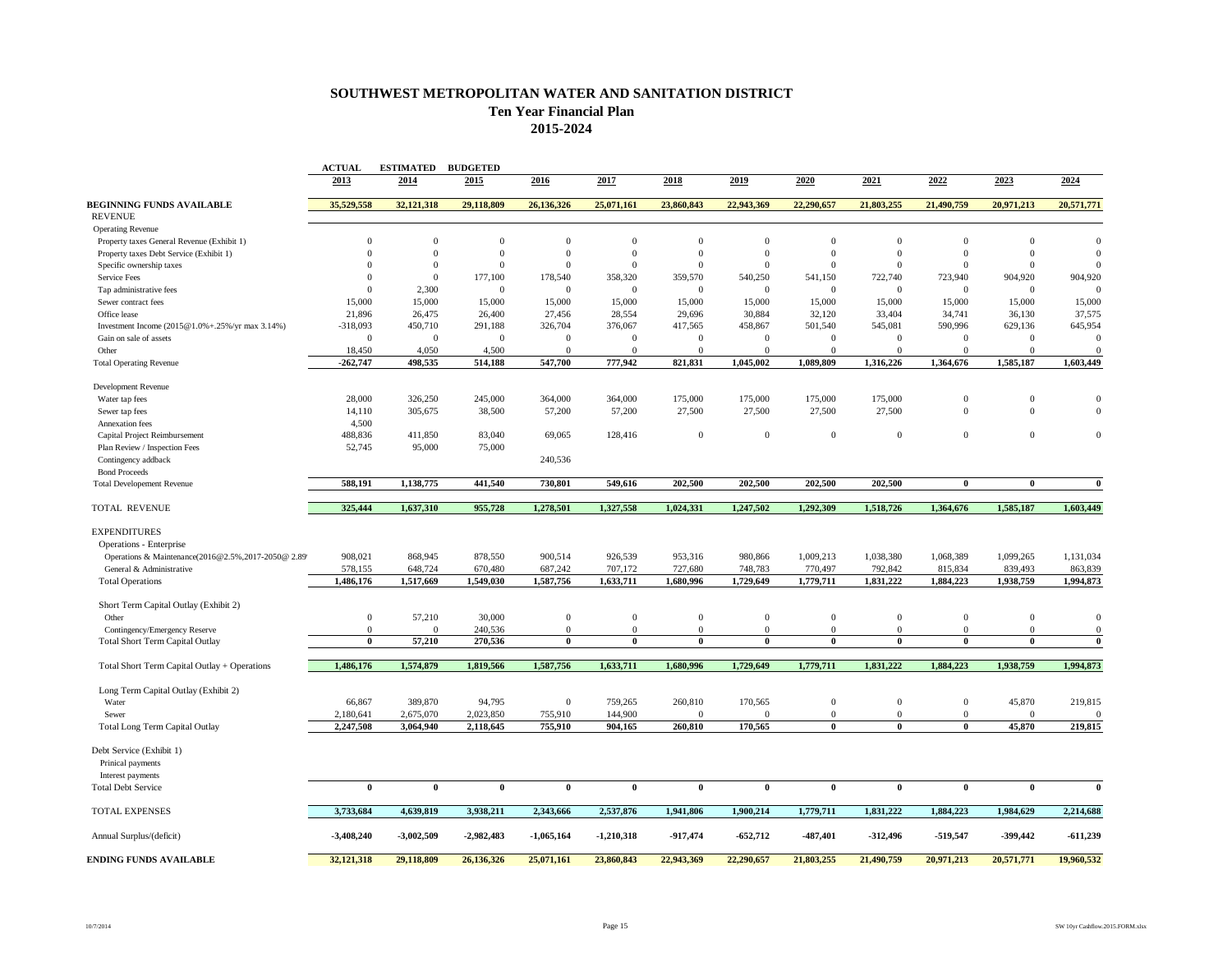#### **SOUTHWEST METROPOLITAN WATER AND SANITATION DISTRICT Long Range Financial Plan 2015-2024**

#### **EXHIBIT 1 PROPERTY TAX REVENUE**

|                                                                                               | <b>ACTUAL</b><br><b>ESTIMATED</b> |                      |                      |                      |                      |                      |                      |                      |                      |                      |                      |                      |
|-----------------------------------------------------------------------------------------------|-----------------------------------|----------------------|----------------------|----------------------|----------------------|----------------------|----------------------|----------------------|----------------------|----------------------|----------------------|----------------------|
|                                                                                               | 2013                              | 2014                 | 2015                 | 2016                 | 2017                 | 2018                 | 2019                 | 2020                 | 2021                 | 2022                 | 2023                 | 2024                 |
| <b>Assessed Valuation</b>                                                                     |                                   |                      |                      |                      |                      |                      |                      |                      |                      |                      |                      |                      |
| Taps Sold                                                                                     | 12                                | 263                  | 52                   | 52                   | 52                   | 25                   | 25                   | 25                   | 25                   | $\mathbf{0}$         | $\mathbf{0}$         | $\overline{0}$       |
| <b>Total Taps</b>                                                                             | 18,036                            | 18,048               | 18,311               | 18,363               | 18,415               | 18,467               | 18,492               | 18,517               | 18,542               | 18,567               | 18,567               | 18,567               |
| Assessed Value per Tap<br>$(5 % - 2016, +6%$ every even year)                                 | 25,593                            | 24,606               | 24,336               | 24,336               | 25,553               | 25,553               | 27,086               | 27,086               | 28,711               | 28,711               | 30,434               | 30,434               |
| New Assessed Value                                                                            | 307,113                           | 6,471,269            | 1,265,475            | 1,265,475            | 1,328,749            | 638,822              | 677,151              | 677,151              | 717,780              | $\boldsymbol{0}$     | $\boldsymbol{0}$     | $\mathbf{0}$         |
| Assessed Value                                                                                | 461,590,640                       | 444,081,620          | 445,617,656          | 446,883,131          | 470,556,037          | 471,884,786          | 500,875,024          | 501,552,175          | 532,363,086          | 533,080,866          | 565,065,718          | 565,065,718          |
| <b>General Operations</b><br><b>Assessed Valuation</b><br>General Operating Mill Levy+Abateme | 461,590,640<br>0.000              | 444,081,620<br>0.000 | 445,617,656<br>0.000 | 446,883,131<br>0.000 | 470,556,037<br>0.000 | 471,884,786<br>0.000 | 500,875,024<br>0.000 | 501,552,175<br>0.000 | 532,363,086<br>0.000 | 533,080,866<br>0.000 | 565,065,718<br>0.000 | 565,065,718<br>0.000 |
| General Operating Property Tax                                                                | $\boldsymbol{0}$                  | $\mathbf{0}$         | $\overline{0}$       | $\mathbf{0}$         | $\mathbf{0}$         | $\mathbf{0}$         | $\mathbf{0}$         | $\mathbf{0}$         | $\overline{0}$       | $\mathbf{0}$         | $\mathbf{0}$         | $\mathbf{0}$         |
| Debt Service Mill Levy                                                                        | 0.000                             | 0.000                | 0.000                | 0.000                | 0.000                | 0.000                | 0.000                | 0.000                | 0.000                | 0.000                | 0.000                | 0.000                |
| Debt Service Property Tax                                                                     | $\Omega$                          | $\overline{0}$       | $\overline{0}$       | $\mathbf{0}$         | $\overline{0}$       | $\mathbf{0}$         | $\mathbf{0}$         | $\overline{0}$       | $\overline{0}$       | $\mathbf{0}$         | $\mathbf{0}$         | $\mathbf{0}$         |
| <b>Service Fees</b>                                                                           |                                   |                      |                      |                      |                      |                      |                      |                      |                      |                      |                      |                      |
| Water Taps                                                                                    | 14,731                            | 14,746               | 14,826               | 14,878               | 14,930               | 14,982               | 15,007               | 15,032               | 15,057               | 15,082               | 15,082               | 15,082               |
| Service Fee                                                                                   | 0.00                              | 0.00                 | 12.00                | 12.00                | 24.00                | 24.00                | 36.00                | 36.00                | 48.00                | 48.00                | 60.00                | 60.00                |
|                                                                                               | $\Omega$                          | $\overline{0}$       | 177,912              | 178,536              | 358,320              | 359,568              | 540,252              | 541,152              | 722,736              | 723,936              | 904,920              | 904,920              |